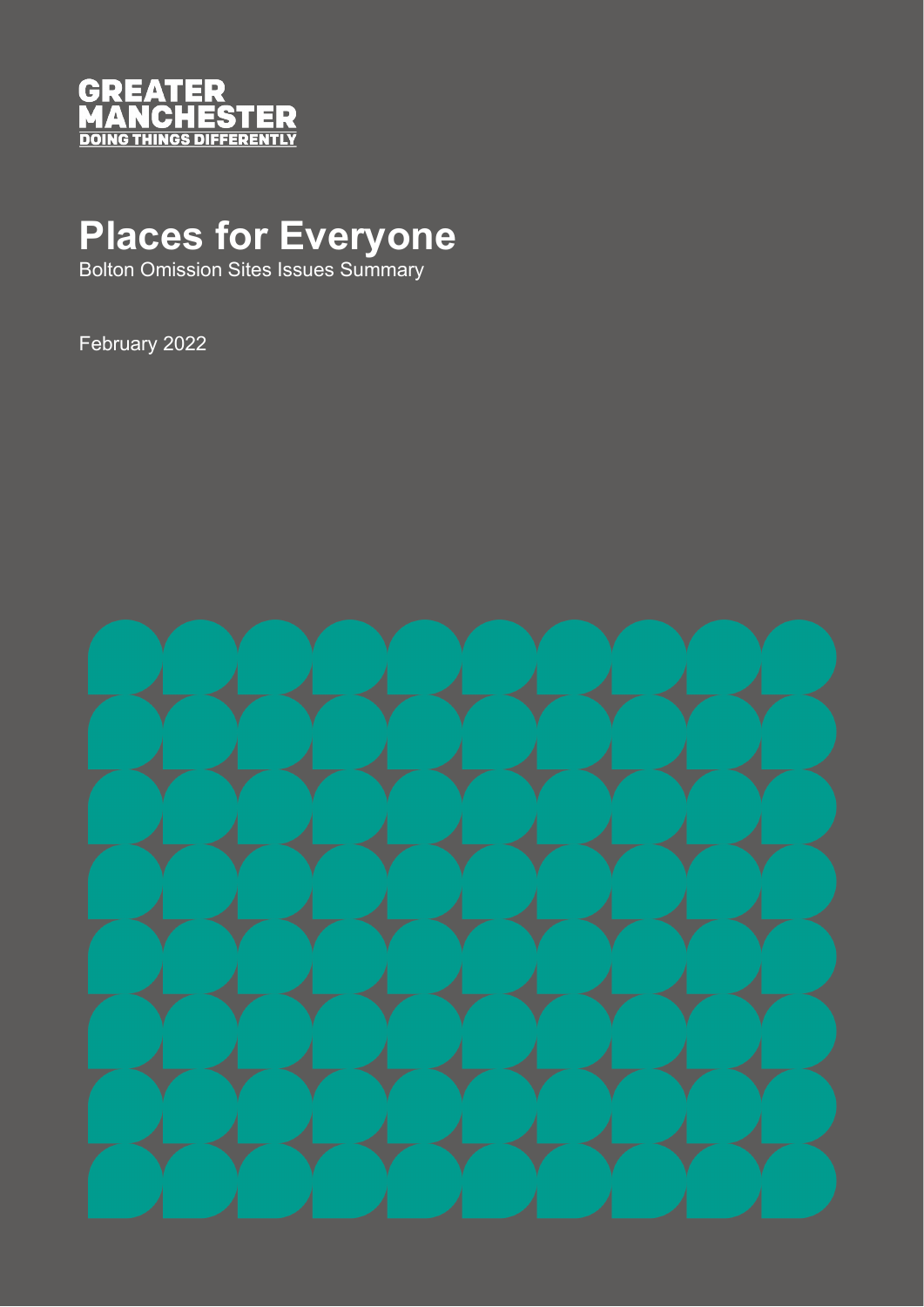## **Omission Sites – Bolton**

A summary of the main issues raised in relation to Omitted Sites in Bolton and the relevant respondents to PfE 2021 is set out below:

## **PfE 2021 Omission Sites - Bolton**

|   | Row Site                                                     | Summary of main issues raised to PfE2021                                                                                                                                                                                                                                                                                                                                                                                                                                                                                                                                                                                                                                                                                                                       | Summary response to main issues raised to PfE2021                                                                                                                                                                                                                                                                                                                                                                                                                                                                                       | Respondent<br>name(s)                                         |
|---|--------------------------------------------------------------|----------------------------------------------------------------------------------------------------------------------------------------------------------------------------------------------------------------------------------------------------------------------------------------------------------------------------------------------------------------------------------------------------------------------------------------------------------------------------------------------------------------------------------------------------------------------------------------------------------------------------------------------------------------------------------------------------------------------------------------------------------------|-----------------------------------------------------------------------------------------------------------------------------------------------------------------------------------------------------------------------------------------------------------------------------------------------------------------------------------------------------------------------------------------------------------------------------------------------------------------------------------------------------------------------------------------|---------------------------------------------------------------|
|   | Land at Templecombe<br><b>Drive</b>                          | 5.0ha site in the Sharples area of north Bolton. The site is in the<br>Green Belt and falls within an area of land included within the Green<br>Belt Assessment's parcel BT05.<br>An additional Green Belt assessment is submitted which concludes<br>that the manner which the site meets the purposes of the Green Belt<br>has been reduced by urbanising development.<br>It is said that Bolton is required to release Green Belt sites for housing<br>due to recent under delivery of housing, an overreliance on brownfield<br>sites in the supply and the need to review Green Belt to meet longer<br>term housing requirements.<br>There are no major constraints identified on the site in terms of<br>access or flooding and the site is deliverable. | As set out in Appendix 5 of the Site Selection Topic Paper 03.04.01<br>this site (site ref: 1453214397226) was submitted as part of the call<br>for sites exercise but was not considered to meet Area of Search<br>criteria. It was therefore not considered beyond stage one of the site<br>selection methodology and not considered as a reasonable<br>alternative site.<br>Sufficient land has been identified to meet the housing needs in the<br>borough and so no change is necessary (see Housing Topic Paper<br>$[06.01.03]$ . | <b>SRH Properties Ltd</b>                                     |
| 2 | Land to the West of<br>Belmont Road,<br><b>Horrocks Fold</b> | The site extends to 40 ha and is in the Green Belt. An indicative<br>masterplan shows the site is able to accommodate up to 500<br>dwellings. The site is located to the north west of Astley Bridge.<br>It is said there are concerns of Bolton's over reliance on brownfield<br>land, town centre and small sites to meet housing requirement over<br>the plan period, and that there are exceptional circumstances to<br>release Green Belt in Bolton to meet minimum housing requirements.<br>The site is said to be available and deliverable.                                                                                                                                                                                                            | As set out in Appendix 5 of the Site Selection Topic Paper 03.04.01<br>this site (site ref: 1453214397226) was submitted as part of the call<br>for sites exercise but was not considered to meet Area of Search<br>criteria. It was therefore not considered beyond stage one of the site<br>selection methodology and not considered as a reasonable<br>alternative site.<br>Sufficient land has been identified to meet the housing needs in the<br>borough and so no change is necessary (see Housing Topic Paper<br>$[06.01.03]$ . | <b>BDW Trading Ltd</b><br>and Jones Homes<br>(North West) Ltd |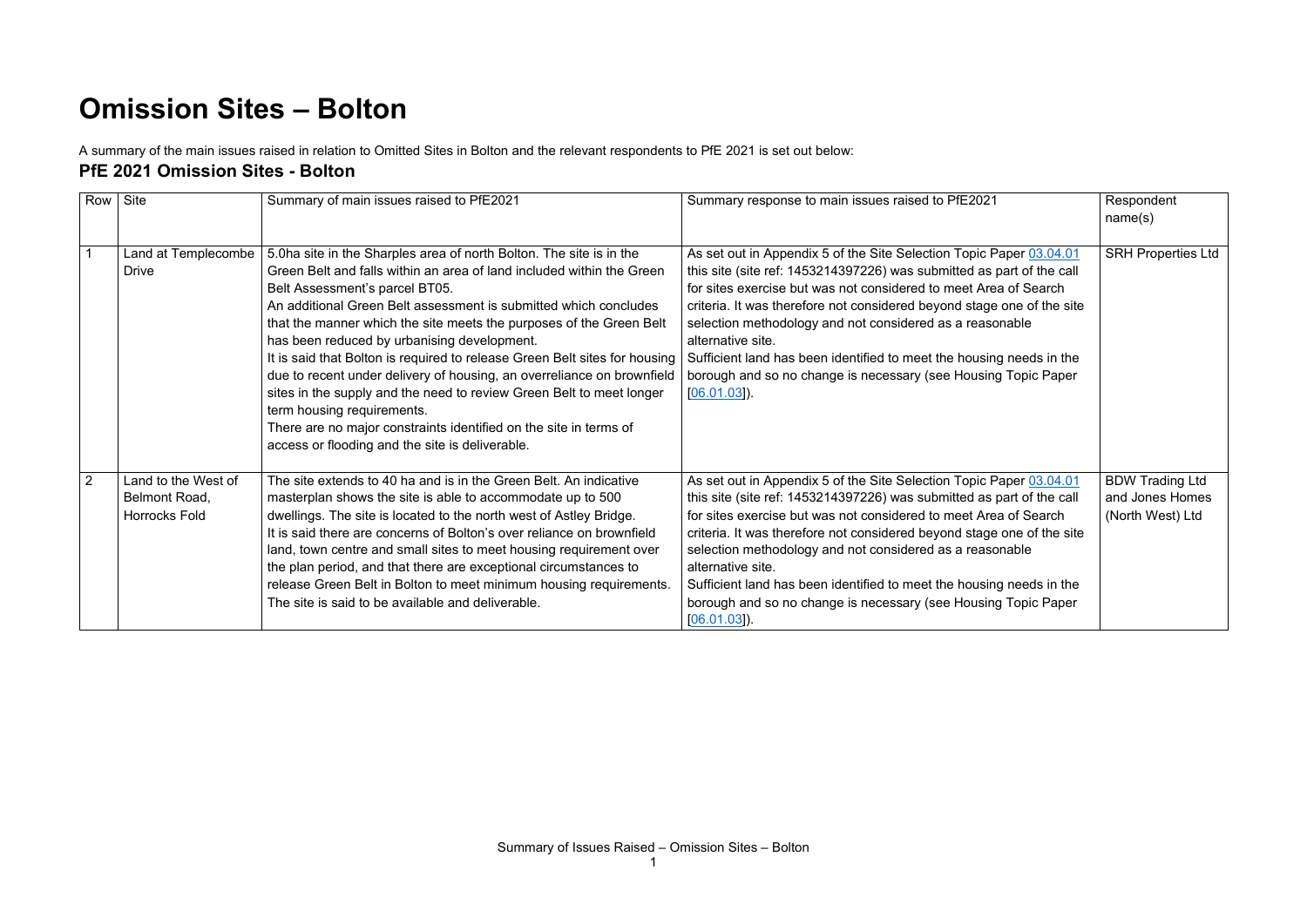| Row             | Site                                      | Summary of main issues raised to PfE2021                                                                                                                                                                                                                                                                                                                                                                                                                                                                                                                                                                                                                                                                                                                                                                                                                                                                 | Summary response to main issues raised to PfE2021                                                                                                                                                                                                                                                                                                                                                                                                                                                                                                                                                                                                                                                                                                                                                                           | Respondent<br>name(s)                      |
|-----------------|-------------------------------------------|----------------------------------------------------------------------------------------------------------------------------------------------------------------------------------------------------------------------------------------------------------------------------------------------------------------------------------------------------------------------------------------------------------------------------------------------------------------------------------------------------------------------------------------------------------------------------------------------------------------------------------------------------------------------------------------------------------------------------------------------------------------------------------------------------------------------------------------------------------------------------------------------------------|-----------------------------------------------------------------------------------------------------------------------------------------------------------------------------------------------------------------------------------------------------------------------------------------------------------------------------------------------------------------------------------------------------------------------------------------------------------------------------------------------------------------------------------------------------------------------------------------------------------------------------------------------------------------------------------------------------------------------------------------------------------------------------------------------------------------------------|--------------------------------------------|
| $\mathfrak{B}$  | Land North of<br>Harwood Lee, Bolton      | Proposed urban extension on the northern edge of Harwood Lee, to<br>deliver up to 285 dwellings in a 9.5ha site.<br>It is said that due to Bolton's recent under delivery of housing, and a<br>lack of suitable sites for development, there are exceptional<br>circumstances to alter the Green Belt to meet housing needs.<br>A Green Belt assessment is submitted which says that the site does<br>not perform a function in terms of preventing settlements merging,<br>preventing urban sprawl, or preventing encroachment on the<br>countryside, nor does it have a role in preserving the historic setting<br>of any settlements or landscape features.<br>No major constraints in terms of ecology or arboriculture are identified<br>and the site is deliverable.                                                                                                                               | As set out in Appendix 5 of the Site Selection Topic Paper 03.04.01<br>this site (site ref: 1472639605497) was submitted as part of the call<br>for sites exercise but was not considered to meet Area of Search<br>criteria. It was therefore not considered beyond stage one of the site<br>selection methodology and not considered as a reasonable<br>alternative site.<br>Sufficient land has been identified to meet the housing needs in the<br>borough and so no change is necessary (see Housing Topic Paper<br>$[06.01.03]$ .                                                                                                                                                                                                                                                                                     | Wainhomes (NW)<br>Ltd                      |
| 4               | Land at Cox Green,<br>Egerton             | 1.5ha site in Green Belt, currently in agricultural use. Potential to<br>deliver 24 dwellings. Appendix 4.2 of the GM Green Belt Assessment<br>2016 identifies the Cox Green site within parcel BT01.<br>It is said that due to Bolton's recent under delivery of housing, and a<br>lack of suitable sites for development, there is a need to release<br>Green Belt sites to meet housing needs. The submitted Green Belt<br>assessment concludes that releasing the site from the Green Belt<br>would still enable the surrounding green belt to continue serving the<br>five key purposes. The site makes a weak contribution towards the<br>green belt but has the potential to make a strong contribution towards<br>the delivery of housing in Bolton. The site is available and deliverable<br>with no significant constraints.                                                                   | As set out in Appendix 5 of the Site Selection Topic Paper 03.04.01<br>this site (site ref: 200559455) was submitted as part of the call for<br>sites exercise but was not considered to meet Area of Search criteria.<br>It was therefore not considered beyond stage one of the site selection<br>methodology and not considered as a reasonable alternative site.<br>Sufficient land has been identified to meet the housing needs in the<br>borough and so no change is necessary (see Housing Topic Paper<br>$[06.01.03]$ .                                                                                                                                                                                                                                                                                            | <b>Seddon Homes</b><br>Limited (& GLP Ltd) |
| $5\phantom{.0}$ | <b>Health Innovation</b><br><b>Bolton</b> | The site is an area of land stretching from the A579 St Helens Road<br>in the west to the Royal Bolton Hospital in the east. It abuts the<br>existing urban area of Bolton which lies immediately to the north of<br>the site and extends over the M61 at junction 4 to the A6 Salford<br>Road. A Development Framework Document (DFD) has been<br>prepared which sets out a vision for the creation of an innovation<br>cluster. The DFD demonstrates that HIB can deliver over 50 hectares<br>of health, innovation and employment development, and over 50 ha of<br>residential, together with social and green infrastructure.<br>The requested modifications are listed below:<br>- Modify Policy JP-Strat 8 to state: "In addition, the following will also<br>be supported: The development of land at and in the area to the<br>west and south west of Royal Bolton Hospital, including a health | The site has not been submitted as part of the call for sites<br>previously.<br>A parcel of land on the site at The Hollins (site ref: 1452616435128)<br>was submitted previously but was not considered to meet Area of<br>Search criteria.<br>However PfE Policy JP-Strat 8 states that development of Land at<br>Royal Bolton Hospital, including a health village will be supported.<br>In response to the proposed modifications, Policy JP-Strat 8 is<br>strategic nature, and as such more detailed policies to guide<br>development of the site will be provided at a later date. The policy as<br>drafted is considered to be appropriate to support the overall<br>ambitions of the plan. With reference to Bolton's Local Plan, it is not<br>considered necessary or appropriate to determine the scope of local | Peel L&P<br>Investments (North)<br>Ltd     |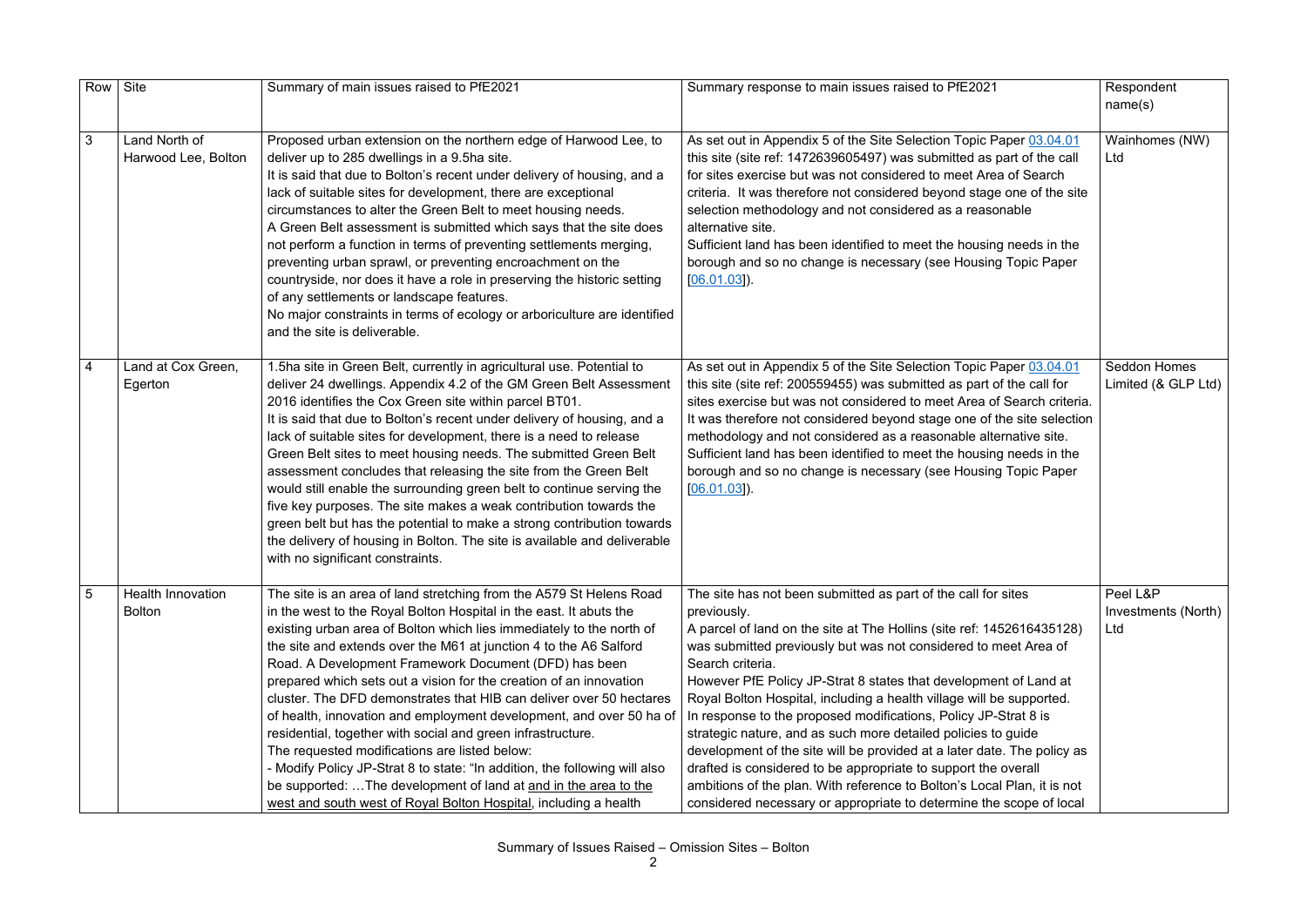| Row Site |                    | Summary of main issues raised to PfE2021                                                                                                                                                                                                                                                                                                                                                                                                                                                                                                                                                                                                                                                                                                                                                                                                                                                                                                                                                                                                                                                                                                                                                                                                                                                                                                                                                                                                                                                                                  | Summary response to main issues raised to PfE2021                                                                                                                                                                                                                                                                                                                                                                                                                                                                                                                                                                                                                                                                                                                                                                                                                                                                                                                                                                                                                                                                | Respondent<br>name(s)                  |
|----------|--------------------|---------------------------------------------------------------------------------------------------------------------------------------------------------------------------------------------------------------------------------------------------------------------------------------------------------------------------------------------------------------------------------------------------------------------------------------------------------------------------------------------------------------------------------------------------------------------------------------------------------------------------------------------------------------------------------------------------------------------------------------------------------------------------------------------------------------------------------------------------------------------------------------------------------------------------------------------------------------------------------------------------------------------------------------------------------------------------------------------------------------------------------------------------------------------------------------------------------------------------------------------------------------------------------------------------------------------------------------------------------------------------------------------------------------------------------------------------------------------------------------------------------------------------|------------------------------------------------------------------------------------------------------------------------------------------------------------------------------------------------------------------------------------------------------------------------------------------------------------------------------------------------------------------------------------------------------------------------------------------------------------------------------------------------------------------------------------------------------------------------------------------------------------------------------------------------------------------------------------------------------------------------------------------------------------------------------------------------------------------------------------------------------------------------------------------------------------------------------------------------------------------------------------------------------------------------------------------------------------------------------------------------------------------|----------------------------------------|
|          |                    | village, as indicated as a broad opportunity area on [plan/figure]<br>reference]. Bolton BC will work with partners to develop the health<br>innovation concept, and identify through Bolton's Part Two Local Plan<br>development areas to accommodate the concept, including any<br>necessary alterations to the Green Belt."<br>- Modify Figure 4.6, or introduce additional plan, to identify the broad<br>opportunity area, by reference to the DFD that is submitted alongside<br>these representations.<br>- Modify paragraph 4.57 to state: "There are two significant assets at<br>the eastern end of this growth corridor" " the Royal Bolton Hospital<br>is a significant employer and the site of the Bolton College of Medical<br>Sciences. The development of land at the hospital, within the broad<br>opportunity area shown at figure 4.6, will enable its evolution and<br>provide additional opportunities for clustering, including new health<br>technology related activities, wider educational, research and<br>innovation activities, and a broad range of business space which<br>would benefit from this location, alongside sufficient scale of new<br>housing development to underpin the success of the cluster and<br>create sustainable communities. The development of this concept and<br>allocation of land for development, including the potential need for<br>Green Belt release within the plan period are matters that will be dealt<br>with through Bolton's Part Two Local Plan. | plans in the PfE plan. That will be a matter for individual districts to<br>determine. This approach is considered consistent with NPPF,<br>particularly paragraph 28 which confirms that it is for local planning<br>authorities 'to set out more detailed policies for specific areas,<br>neighbourhoods or types of development'.<br>Sufficient land has been identified to meet the housing needs in the<br>borough and so no change is necessary (see Housing Topic Paper<br>[06.01.03]                                                                                                                                                                                                                                                                                                                                                                                                                                                                                                                                                                                                                     |                                        |
| 6        | <b>Hulton Park</b> | Hulton Park is a significant site located within the M61 corridor and on<br>the south east side of the Chequerbent Roundabout stretching from<br>Newbrook Road in the east to the line of the former railway in the<br>west. The land is within the Green Belt. The site principally comprises<br>the Grade II Registered Park and Garden (RPG) of Hulton Park. A<br>planning application was submitted to Bolton BC in 2017 for a<br>championship-grade golf resort - designed to stage the Ryder Cup<br>tournament and subject to an obligation to that effect - and associated<br>cross-funding residential development at the site. The approved<br>proposals are focused on a golf resort, incorporating championship<br>golf course, hotel, clubhouse and academy, with up to 1,036 new<br>homes set around the extensive restored historic parkland, alongside<br>green infrastructure, community amenities and transport<br>infrastructure.<br>It is requested to modify the policy and supporting figures/Proposals<br>Map as follows in relation to Hulton Park:                                                                                                                                                                                                                                                                                                                                                                                                                                                | The site at Hulton Park was submitted as a 'call for site' and was<br>therefore assessed against the site selection criteria as set out in the<br>Site Selection Background Paper [03.04.01] (Para 6.15). The site<br>was identified in an Area of Search (BO-AS-5) as shown in Appendix<br>2a Site Selection Maps with Areas of Search [03.04.03]. This shows<br>an area of search as meeting Criterion 5.<br>The site (site ref: 1453730111186) has not been included previously<br>as a proposed allocation, and was excluded for reasons set out on<br>page 4 of Appendix 7 Summary of Planning Assessments [03.04.09].<br>However PfE policy JP-Strat 8 states that the restoration of Hulton<br>Park and the provision of a Ryder Cup standard golf course and<br>associated leisure and tourism facilities will be supported.<br>It is noted there is an extant permission on the site, but that this is<br>subject to the award of the Ryder Cup tournament, and therefore<br>there are uncertainties around delivery. There is an amended<br>application on the site which has not yet been determined. | Peel L&P<br>Investments (North)<br>Ltd |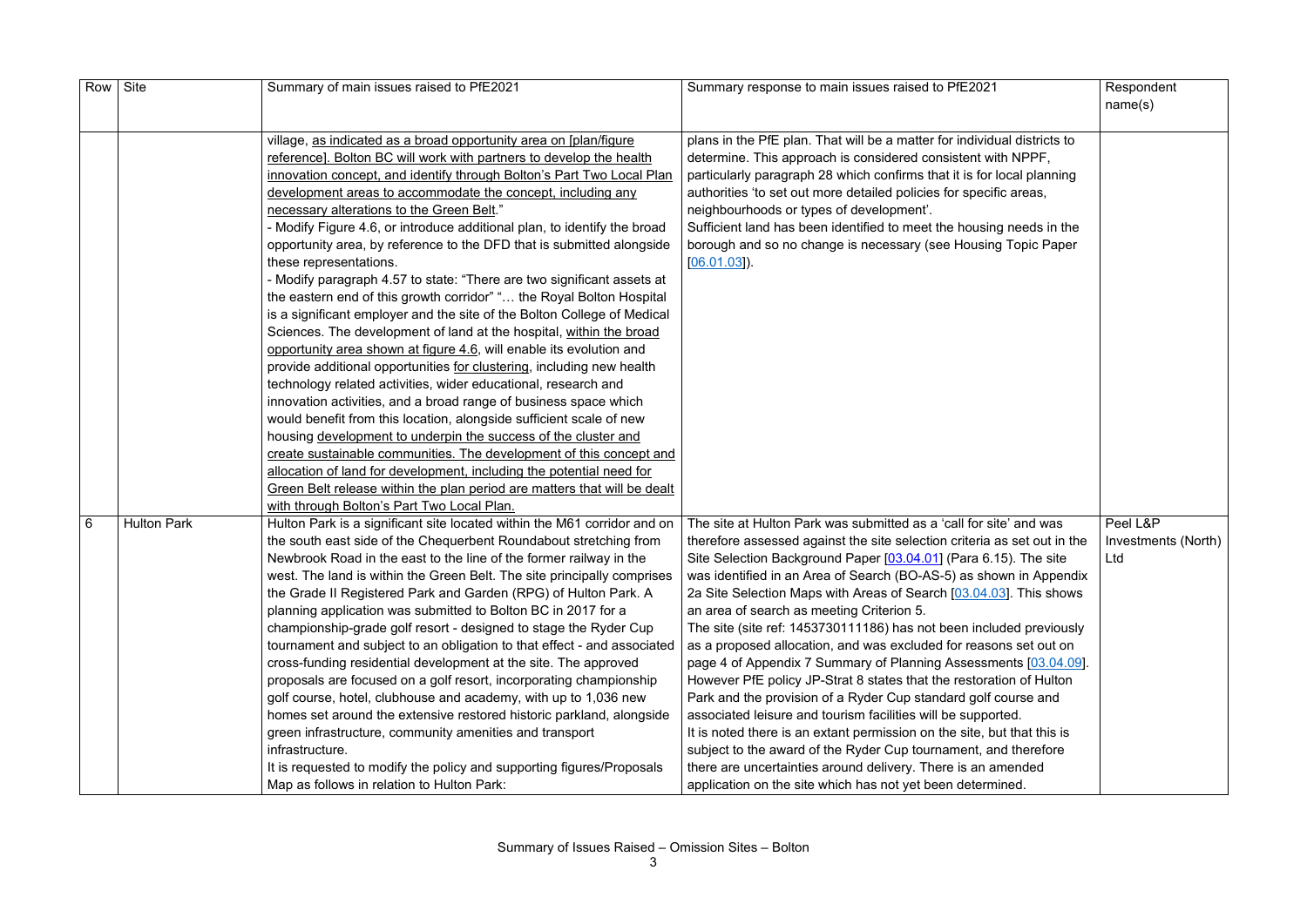| Row Site | Summary of main issues raised to PfE2021                                | Summary response to main issues raised to PfE2021                           | Respondent |
|----------|-------------------------------------------------------------------------|-----------------------------------------------------------------------------|------------|
|          |                                                                         |                                                                             | name(s)    |
|          |                                                                         |                                                                             |            |
|          | - Specifically identify the boundaries of Hulton Park in a plan within  | In terms of the proposed modifications to JP-Strat 8, the policy is         |            |
|          | PfE (Figure 4.6 or otherwise), to be cross referenced within Policy JP- | strategic in nature and further detail will be provided at a later date.    |            |
|          | Strat $8$ ;                                                             | The policy as drafted is considered to be appropriate to support the        |            |
|          | - Amend the Green Belt boundary to remove approved housing              | overall ambitions of the plan. With reference to Bolton's Local Plan, it    |            |
|          | development land at Hulton Park (as identified at Appendix 1; the       | is not considered necessary or appropriate to determine the scope of        |            |
|          | approved masterplan) from the Green Belt and allocate the land for      | local plans in the PfE plan. That will be a matter for individual districts |            |
|          | housing / treat as a housing commitment; Or given the emerging          | to determine. This approach is considered consistent with NPPF,             |            |
|          | revised proposals in the current planning application, subject to the   | particularly paragraph 28 which confirms that it is for local planning      |            |
|          | timing of the determination of that application relative to adoption of | authorities 'to set out more detailed policies for specific areas,          |            |
|          | $PfE$ ;                                                                 | neighbourhoods or types of development'.                                    |            |
|          | - Amend Policy JP-Strat 8 to add further text: 'the Part Two Local Plan |                                                                             |            |
|          | for Bolton will identify the extent and boundaries of Green Belt change |                                                                             |            |
|          | at Hulton Park to reflect the grant of planning permission(s)           |                                                                             |            |
|          | associated with the restoration of the Park and its implementation'     |                                                                             |            |
|          | - Amend the wording of Policy JP-Strat 8 to state: 'In addition, the    |                                                                             |            |
|          | following will also be supported: The restoration and long term         |                                                                             |            |
|          | management of Hulton Park, and, the provision of a Ryder Cup            |                                                                             |            |
|          | standard golf course and associated leisure and tourism facilities, or  |                                                                             |            |
|          | alternative means of delivering the restoration objectives, and value-  |                                                                             |            |
|          | generating 19 development necessary to make the restoration and         |                                                                             |            |
|          | long term management viable.                                            |                                                                             |            |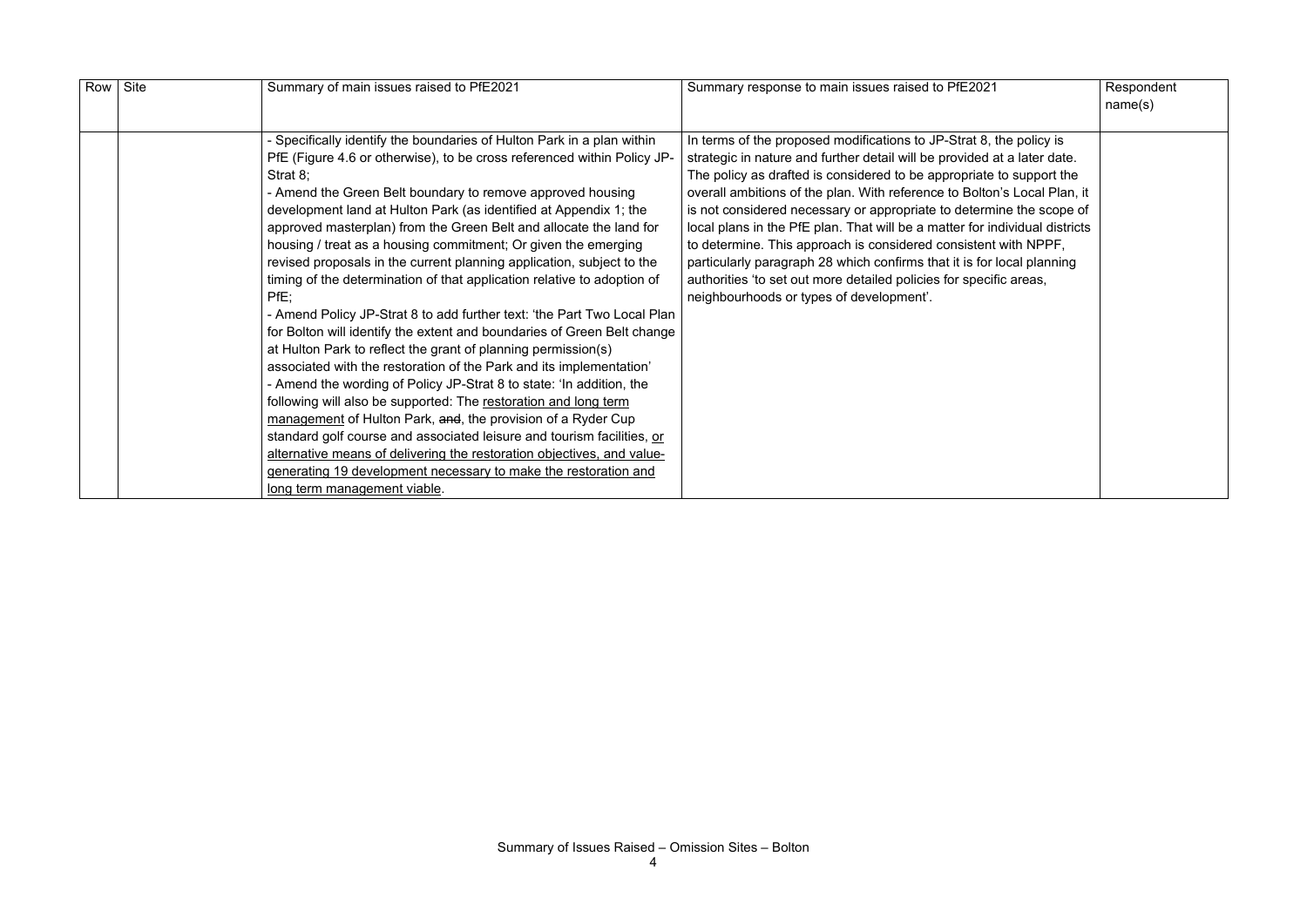| Row | Site                                 | Summary of main issues raised to PfE2021                                                                                                                                                                                                                                                                                                                                                                                                                                                                                                                                                                                                                                                                                                                                                                                   | Summary response to main issues raised to PfE2021                                                                                                                                                                                                                                                                                                                                                                                                                                                                                                                                                                                                                                | Respondent<br>name(s)                  |
|-----|--------------------------------------|----------------------------------------------------------------------------------------------------------------------------------------------------------------------------------------------------------------------------------------------------------------------------------------------------------------------------------------------------------------------------------------------------------------------------------------------------------------------------------------------------------------------------------------------------------------------------------------------------------------------------------------------------------------------------------------------------------------------------------------------------------------------------------------------------------------------------|----------------------------------------------------------------------------------------------------------------------------------------------------------------------------------------------------------------------------------------------------------------------------------------------------------------------------------------------------------------------------------------------------------------------------------------------------------------------------------------------------------------------------------------------------------------------------------------------------------------------------------------------------------------------------------|----------------------------------------|
|     | Land south east of<br>Junction 4 M61 | The site comprises a triangular shaped plot of land located<br>immediately adjacent to junction 4 of the M61 motorway, 9ha in area.<br>The land is in the Green Belt. It is stated that the site makes a limited<br>contribution to Green Belt purposes.<br>Exceptional circumstances are said to exist to justify releasing the site<br>from the Green Belt to meet the specific locational demands of the<br>growing logistics sector and support economic growth in Greater<br>Manchester in accordance with the strategic objectives of PfE.<br>Proposed modifications are to amend the Green Belt boundary to<br>exclude land SW Junction 4 M61, allocate the site for employment<br>development, or alternatively designate the site as Safeguarded Land<br>to meet future development needs beyond the plan period. | The site was submitted as a 'call for site' and was therefore assessed<br>against the site selection criteria as set out in the Site Selection<br>Background Paper [03.04.01] (Para 6.15). The site was identified in<br>an Area of Search (BO-AS-11) as shown in Appendix 2a Site<br>Selection Maps with Areas of Search [03.04.03]. This shows an area<br>of search as meeting Criterion 3 and 5.<br>The site (site ref: 1453199195455) has not been included previously<br>as a proposed allocation, and was excluded for reasons set out on<br>page 4 of Appendix 7 Summary of Planning Assessments [03.04.09].<br>Therefore, no change to the plan is considered necessary. | Peel L&P<br>Investments (North)<br>Ltd |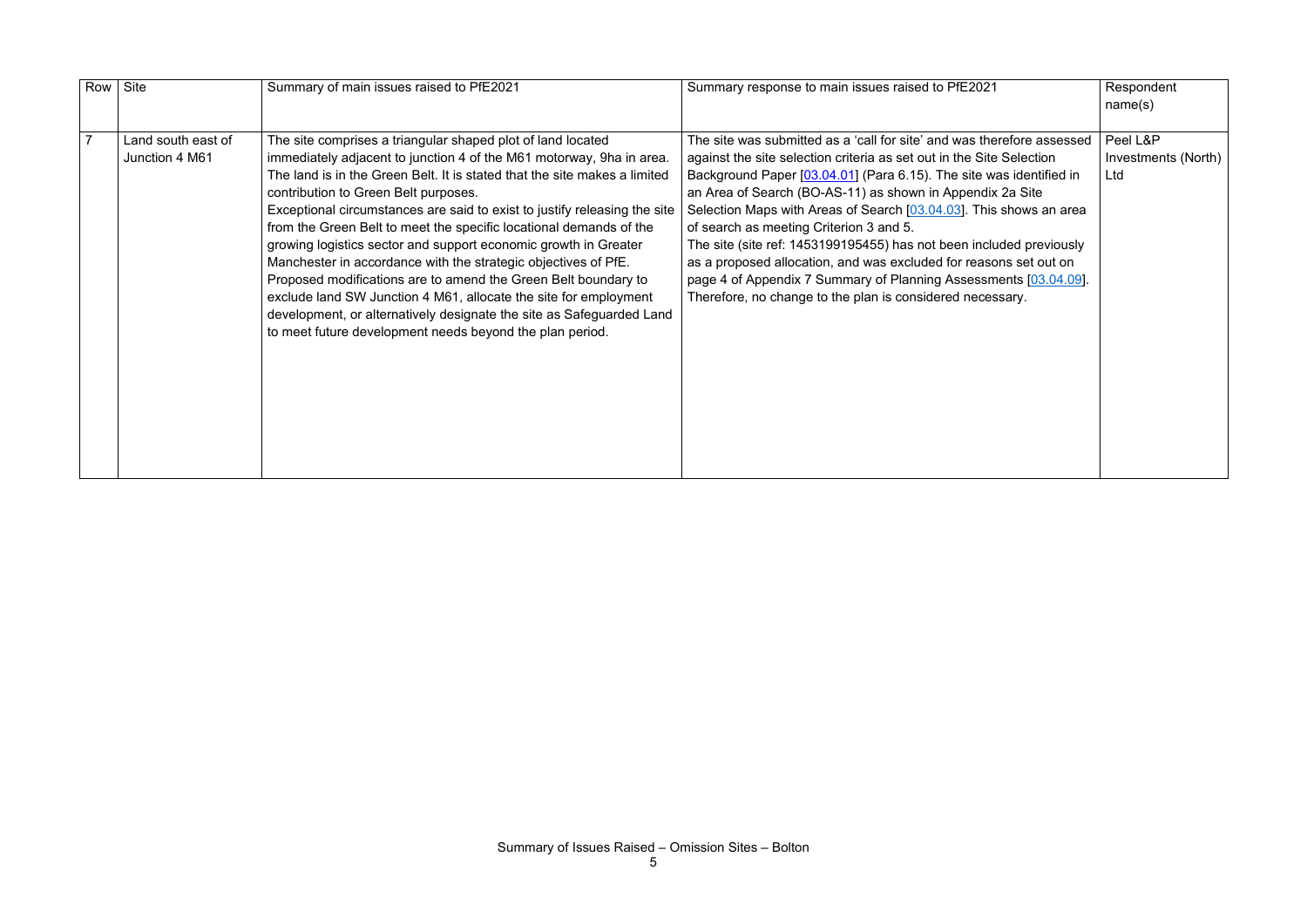|   | Row Site                             | Summary of main issues raised to PfE2021                                                                                                                                                                                                                                                                                                                                                                                                                                                                                                                                                                                                                                                                                                                                                                                                                                                                                                                          | Summary response to main issues raised to PfE2021                                                                                                                                                                                                                                                                                                                                                                                                                                                                                                                                                                                                                                | Respondent<br>name(s)                  |
|---|--------------------------------------|-------------------------------------------------------------------------------------------------------------------------------------------------------------------------------------------------------------------------------------------------------------------------------------------------------------------------------------------------------------------------------------------------------------------------------------------------------------------------------------------------------------------------------------------------------------------------------------------------------------------------------------------------------------------------------------------------------------------------------------------------------------------------------------------------------------------------------------------------------------------------------------------------------------------------------------------------------------------|----------------------------------------------------------------------------------------------------------------------------------------------------------------------------------------------------------------------------------------------------------------------------------------------------------------------------------------------------------------------------------------------------------------------------------------------------------------------------------------------------------------------------------------------------------------------------------------------------------------------------------------------------------------------------------|----------------------------------------|
| 8 | Land south west of<br>Junction 4 M61 | The site comprises a small parcel of land, 2.7ha in area positioned<br>between the M61 motorway to the north, the A6 Salford Road to the<br>south and Watergate Lane to the east. Junction 4 of the M61 is<br>located at the north-east corner of the site.<br>Exceptional circumstances are said to exist to justify releasing the site<br>from the Green Belt to meet the specific locational demands of the<br>growing logistics sector and support economic growth in Greater<br>Manchester in accordance with the strategic objectives of PfE. The<br>site has clearly defined boundaries that will provide a long-term<br>defensible boundary to the Green Belt in this location.<br>Proposed modifications are to amend the Green Belt boundary to<br>exclude land SW Junction 4 M61, allocate the site for employment<br>development, or alternatively designate the site as Safeguarded Land<br>to meet future development needs beyond the plan period. | The site was submitted as a 'call for site' and was therefore assessed<br>against the site selection criteria as set out in the Site Selection<br>Background Paper [03.04.01] (Para 6.15). The site was identified in<br>an Area of Search (BO-AS-11) as shown in Appendix 2a Site<br>Selection Maps with Areas of Search [03.04.03]. This shows an area<br>of search as meeting Criterion 3 and 5.<br>The site (site ref: 1453201433840) has not been included previously<br>as a proposed allocation, and was excluded for reasons set out on<br>page 4 of Appendix 7 Summary of Planning Assessments [03.04.09].<br>Therefore, no change to the plan is considered necessary. | Peel L&P<br>Investments (North)<br>Ltd |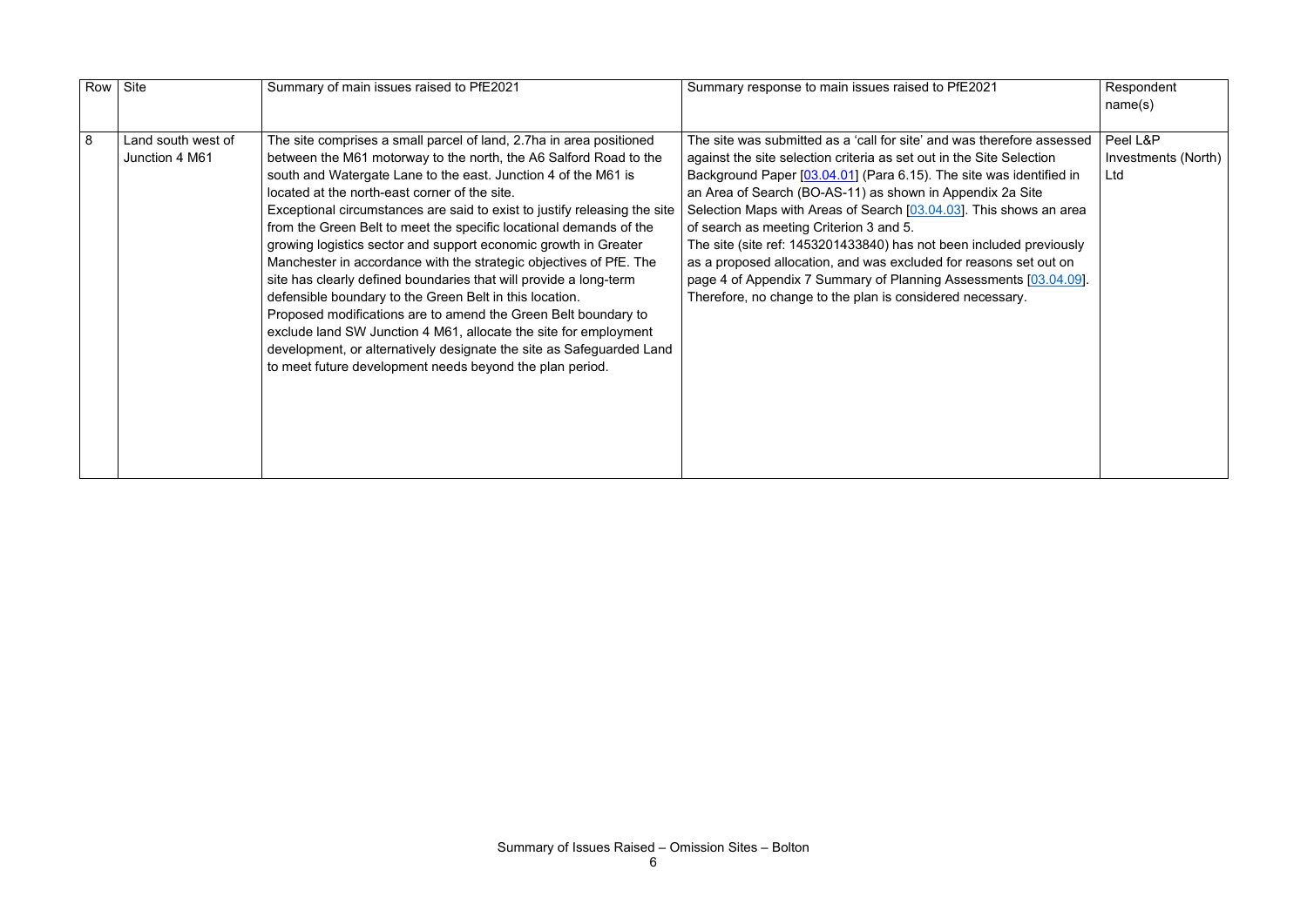|   | Row Site          | Summary of main issues raised to PfE2021                                                                                                                                                                                                                                                                                                                                                                                                                                                                                                                                                                                                                                                                                                                                                                                                                                                                                                                                                                                                               | Summary response to main issues raised to PfE2021                                                                                                                                                                                                                                                                                                                                                                                                                                                                                   | Respondent<br>name(s)                  |
|---|-------------------|--------------------------------------------------------------------------------------------------------------------------------------------------------------------------------------------------------------------------------------------------------------------------------------------------------------------------------------------------------------------------------------------------------------------------------------------------------------------------------------------------------------------------------------------------------------------------------------------------------------------------------------------------------------------------------------------------------------------------------------------------------------------------------------------------------------------------------------------------------------------------------------------------------------------------------------------------------------------------------------------------------------------------------------------------------|-------------------------------------------------------------------------------------------------------------------------------------------------------------------------------------------------------------------------------------------------------------------------------------------------------------------------------------------------------------------------------------------------------------------------------------------------------------------------------------------------------------------------------------|----------------------------------------|
| 9 | South Chequerbent | The land south of Chequerbent adjoins the eastern edge of<br>Westhoughton. The site is 104ha in area which comprises open<br>agricultural fields. Most of the site is currently designated as other<br>protected open land in the adopted Bolton development plan. A small<br>area of land at the south-east corner of the site is currently<br>designated as Green Belt.<br>A large proportion of the site is subject to a current planning<br>application by Peel as part of the Hulton Park application.<br>The submitted masterplan illustrates how the Chequerbent site could<br>deliver c. 1,700 dwellings, including 300 dwellings which are already<br>permitted on the Lee Hall land at the north of the site (application ref.<br>94696/15), and extensive green space.<br>It is said that in order to meet the strategic priorities for boosting<br>competitiveness in the northern boroughs and ensuring Bolton has<br>sufficient land to meet its housing development needs, the site should<br>be allocated for residential development. | As set out in Appendix 5 of the Site Selection Topic Paper 03.04.01<br>this site (site ref: 1453731805946) was submitted as part of the call<br>for sites exercise but was not considered to meet Area of Search<br>criteria. It was therefore not considered beyond stage one of the site<br>selection methodology and not considered as a reasonable<br>alternative site.<br>Sufficient land has been identified to meet the housing needs in the<br>borough and so no change is necessary (see Housing Topic Paper<br>[06.01.03] | Peel L&P<br>Investments (North)<br>Ltd |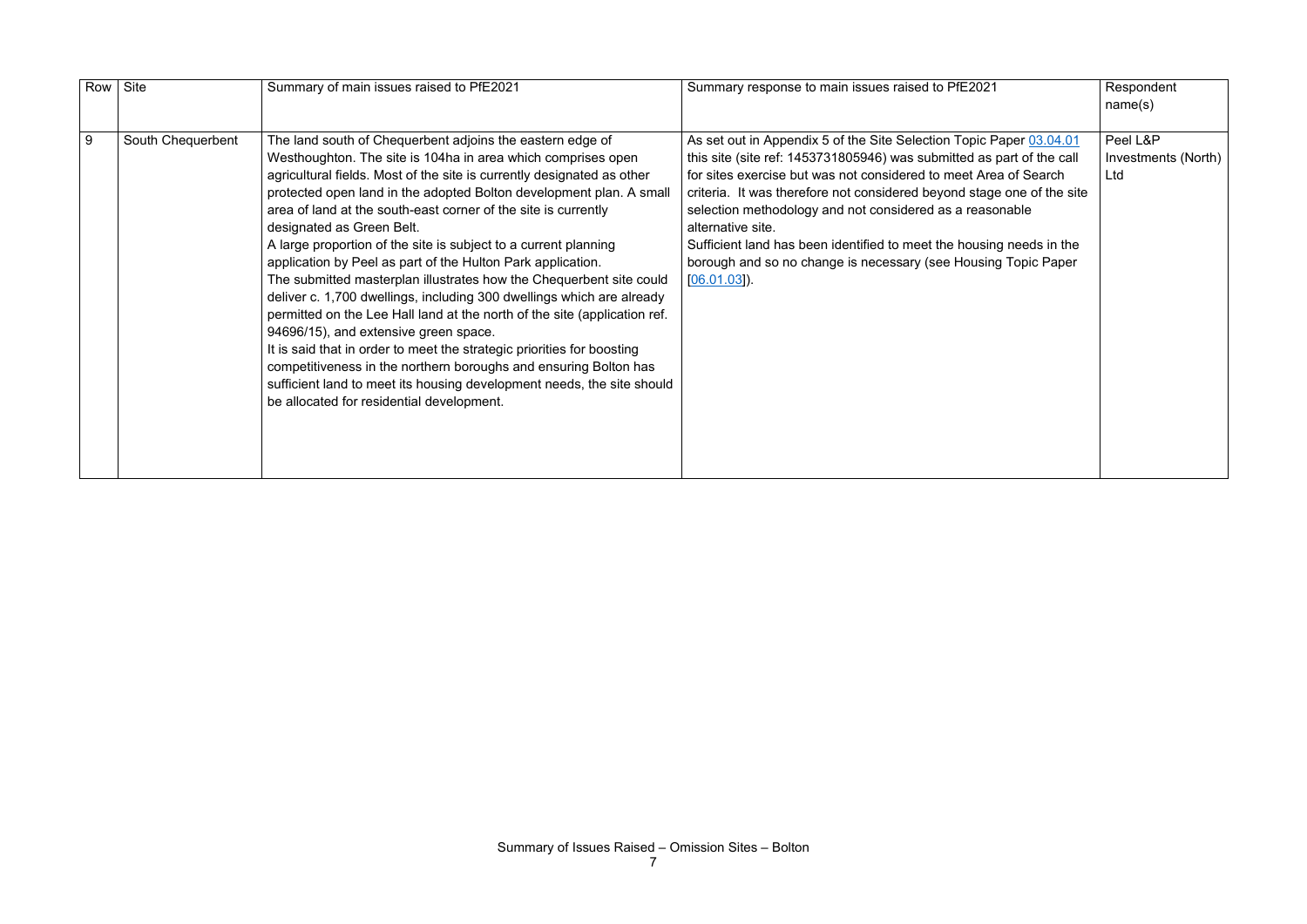|    | Row Site                                  | Summary of main issues raised to PfE2021                                                                                                                                                                                                                                                                                                                                                                                                                                                                                                                                                                                                                                                                                                                                                                                                                            | Summary response to main issues raised to PfE2021                                                                                                                                                                                                                                                                                                                                                                                                                                                                                                                                                                                                                                                                                                                                                                                                                                                           | Respondent<br>name(s)                  |
|----|-------------------------------------------|---------------------------------------------------------------------------------------------------------------------------------------------------------------------------------------------------------------------------------------------------------------------------------------------------------------------------------------------------------------------------------------------------------------------------------------------------------------------------------------------------------------------------------------------------------------------------------------------------------------------------------------------------------------------------------------------------------------------------------------------------------------------------------------------------------------------------------------------------------------------|-------------------------------------------------------------------------------------------------------------------------------------------------------------------------------------------------------------------------------------------------------------------------------------------------------------------------------------------------------------------------------------------------------------------------------------------------------------------------------------------------------------------------------------------------------------------------------------------------------------------------------------------------------------------------------------------------------------------------------------------------------------------------------------------------------------------------------------------------------------------------------------------------------------|----------------------------------------|
| 10 | Horwich Golf Club/<br><b>Knowles Farm</b> | The site is 18.3 ha in size, comprising land used partly as a private<br>members golf course, with the north and eastern corners used as<br>agricultural grazing land. It is located on the edge of Horwich<br>approximately 1.5km to the east of Horwich town centre.<br>The site is not currently in the Green Belt but is designated as Other<br>Protected Open Land.<br>The submission provides a response to the previous assessment of<br>the site against Green Belt purposes, and it is said that exceptional<br>circumstances do not exist to justify adding the land to the Green Belt.<br>It is requested that the proposed modification to the Green Belt<br>boundary: Horwich Golf Club/ Knowles Farm Policy GBA2 should be<br>deleted.<br>Additionally, that the site is allocated for housing development to<br>reflect it now has planning consent. | As set out in Appendix 5 of the Site Selection Topic Paper 03.04.01<br>this site (site ref: 1453197655450) was submitted as part of the call<br>for sites exercise but was not considered to meet Area of Search<br>criteria. It was therefore not considered beyond stage one of the site<br>selection methodology and not considered as a reasonable<br>alternative site.<br>The justification for this Green Belt addition is provided in Appendix 3,<br>page 3 of the Green Belt Topic Paper [07.01.25] and the evidence<br>base in the Stage 2 GM Green Belt Study - Contribution Assessment<br>of proposed 2020 GMSF Green Belt Additions [07.01.11].<br>Planning permissions are not allocated but will contribute to the<br>housing supply.<br>Sufficient land has been identified to meet the housing needs in the<br>borough and so no change is necessary (see Housing Topic Paper<br>[06.01.03] | Peel L&P<br>Investments (North)<br>Ltd |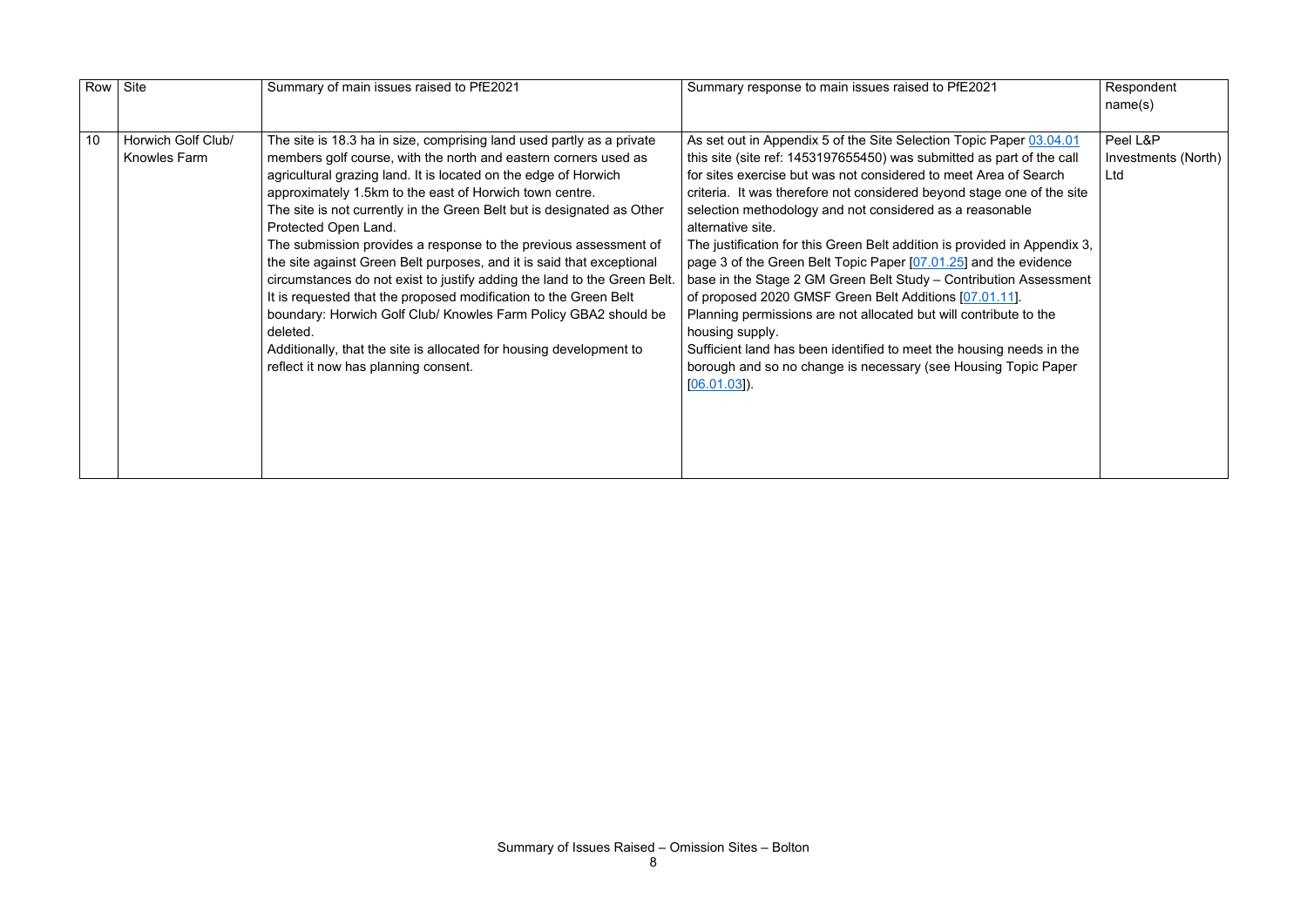|    | Row Site                                                     | Summary of main issues raised to PfE2021                                                                                                                                                                                                                                                                                                                                                                                                                                                                                                                                                                                                                                                                                                                                                                                                                                                                                                                                                                                                                                                                                                                                                                                                                                                                                                                                                                                                                                                                                                                        | Summary response to main issues raised to PfE2021                                                                                                                                                                                                                                                                                                                                                                                                                                                                                                                                                                                                                                                                                                                                                                                                                                                                                                                                                                                                                      | Respondent<br>name(s)                  |
|----|--------------------------------------------------------------|-----------------------------------------------------------------------------------------------------------------------------------------------------------------------------------------------------------------------------------------------------------------------------------------------------------------------------------------------------------------------------------------------------------------------------------------------------------------------------------------------------------------------------------------------------------------------------------------------------------------------------------------------------------------------------------------------------------------------------------------------------------------------------------------------------------------------------------------------------------------------------------------------------------------------------------------------------------------------------------------------------------------------------------------------------------------------------------------------------------------------------------------------------------------------------------------------------------------------------------------------------------------------------------------------------------------------------------------------------------------------------------------------------------------------------------------------------------------------------------------------------------------------------------------------------------------|------------------------------------------------------------------------------------------------------------------------------------------------------------------------------------------------------------------------------------------------------------------------------------------------------------------------------------------------------------------------------------------------------------------------------------------------------------------------------------------------------------------------------------------------------------------------------------------------------------------------------------------------------------------------------------------------------------------------------------------------------------------------------------------------------------------------------------------------------------------------------------------------------------------------------------------------------------------------------------------------------------------------------------------------------------------------|----------------------------------------|
| 11 | <b>Beaumont Estate,</b><br>Various Sites,<br>Lostock, Bolton | The submission consists of four sites in the Beaumont Estate which<br>are summarised below.<br>a) Land East of Old Kiln Lane - Site A is located to the northwest of<br>Bolton, west of Doffcocker. It comprises 27.3 Ha of agricultural land,<br>bound by Old Kiln Lane to the west and, the A58 to the south and<br>Chorley Old Road to the east and north - to provide up to 500<br>dwellings.<br>b) Land north of Chorley New Road - Site B is located to the west of<br>Bolton and north of Lostock, it measures approximately 36.4 Ha of<br>agricultural land, with direct access to Old Kiln Lane to the north<br>Chorley New Road to the south – to provide up to 650 dwellings.<br>c) Land West of Beaumont Road - Site C is located south of Lostock<br>and west of Deane. It is comprised of two parcels of agricultural land<br>separated by Lock Lane, the northern parcel wraps around Rumworth<br>Lodge Reservoir and measures 90 Ha, with the southern parcel<br>measuring 15.5 Ha. The site benefits from direct access to the A58<br>along the southern and eastern boundaries – to provide up to 950<br>homes and 220,000 sq m logistics.<br>d) Land South of Wigan Road - Site D is located to the south of the<br>A58 Wigan Road and comprises 6.3 Ha of agricultural land which<br>fronts directly onto Wigan Road and is bound by the Knutshaw brook<br>to the south. $-$ to provide up to 115 dwellings.<br>The sites are all located in Green Belt. Green Belt assessments for<br>each site have been submitted in the representation. | Various parcels of land within sites A,B and C have been previously<br>submitted as a 'call for site' and were therefore assessed against the<br>site selection criteria as set out in the Site Selection Background<br>Paper [03.04.01] (Para 6.15). The site was identified in an Area of<br>Search (BO-AS-1 and BO-AS-9) as shown in Appendix 2a Site<br>Selection Maps with Areas of Search [03.04.03]. This shows an area<br>of search as meeting Criterion 1.<br>The sites (site ref: 399153318 and sub-references) have not been<br>included previously as a proposed allocation, and was excluded for<br>reasons set out in Appendix 7 Summary of Planning Assessments<br>[03.04.09]. Therefore, no change to the plan is considered as<br>necessary.<br>It is stated that Site D, Land South of Wigan Road has not been<br>submitted previously, however the site falls outside an area of<br>search.<br>Sufficient land has been identified to meet the housing needs in the<br>borough and so no change is necessary (see Housing Topic Paper<br>[06.01.03] | Highgrove Strategic<br><b>Land Ltd</b> |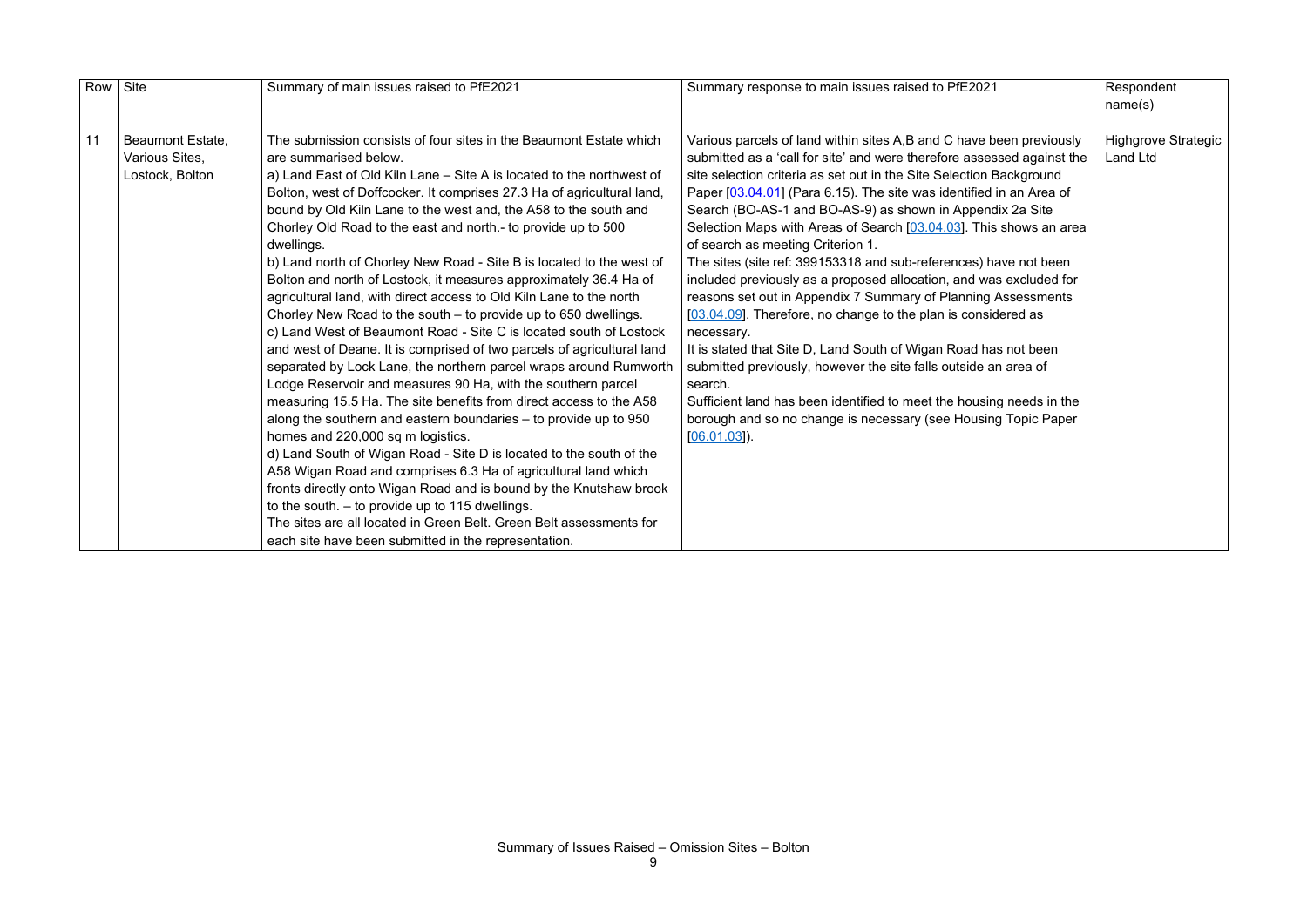| Row | Site                                         | Summary of main issues raised to PfE2021                                                                                                                                                                                                                                                                                                                                                                                                                                                                                                                                                                                                                                                                                                                                                                                                                                                                                                                                                                                                                                                                | Summary response to main issues raised to PfE2021                                                                                                                                                                                                                                                                                                                                                                                                                                                                                                                                                                                                                                   | Respondent<br>name(s)    |
|-----|----------------------------------------------|---------------------------------------------------------------------------------------------------------------------------------------------------------------------------------------------------------------------------------------------------------------------------------------------------------------------------------------------------------------------------------------------------------------------------------------------------------------------------------------------------------------------------------------------------------------------------------------------------------------------------------------------------------------------------------------------------------------------------------------------------------------------------------------------------------------------------------------------------------------------------------------------------------------------------------------------------------------------------------------------------------------------------------------------------------------------------------------------------------|-------------------------------------------------------------------------------------------------------------------------------------------------------------------------------------------------------------------------------------------------------------------------------------------------------------------------------------------------------------------------------------------------------------------------------------------------------------------------------------------------------------------------------------------------------------------------------------------------------------------------------------------------------------------------------------|--------------------------|
| 12  | Land off Salford Road,<br><b>Bolton</b>      | The site lies between existing and proposed built development and<br>the M61 off Junction 4. The site lies adjacent to a residential area to<br>the east and industrial uses to the south, close to draft site allocations<br>seeking to expand the industrial uses in the area closest to the<br>motorway junction. The site, together with another smaller piece of<br>land in separate ownership also promoted to the GMSF for industrial<br>uses, form a narrow band of land between existing built development<br>and the motorway.<br>The portion of land is not considered to be of significant importance in<br>Green Belt terms, with the land to the north of motorway being larger<br>and more significant in the local and wider context. The motorway<br>would clearly form a<br>better defined long-term green belt boundary, potential for industrial<br>or residential or commercial uses.<br>It is requested to amend the green belt boundary to be removed from<br>this area could also result in either direct allocation or safeguarded<br>land for future development as required. | The site was submitted as a 'call for site' and was therefore assessed<br>against the site selection criteria as set out in the Site Selection<br>Background Paper [03.04.01] (Para 6.15). The site was identified in<br>an Area of Search (BO-AS-11) as shown in Appendix 2a Site<br>Selection Maps with Areas of Search [03.04.03]. This shows an area<br>of search as meeting Criterion 3 and 5.<br>The site (site ref: 1484560838285) has not been included previously<br>as a proposed allocation, and was excluded for reasons set out on<br>page 4 of Appendix 7 Summary of Planning Assessments [03.04.09].<br>Therefore, no change to the plan is considered as necessary. | <b>Ruth Walton</b>       |
| 13  | <b>Land at Bowlands</b><br>Hey, Westhoughton | The land at Bowlands Hey is situated adjacent to the western edge of<br>the settlement boundary of the urban area of Westhoughton.<br>The site is designated as Other Protected Open Land. It is said that<br>Bolton does not have a sufficient supply of sies for residential<br>development, and that additional sites will need to be released in<br>OPOL sites to meet requirements.<br>Bowlands Hey Phases 1 (129 dwellings) and 2 (167 dwellings) are<br>currently under construction.<br>Proposed phases 3,4 (123 dwellings) and 5 (189 dwellings) are<br>subject to live planning applications under consideration.<br>It is suggested the site would contribute to a shortfall of suitable<br>housing sites in Bolton.<br>The site is said to be viable and deliverable with no major constraints.                                                                                                                                                                                                                                                                                             | As set out in Appendix 5 of the Site Selection Topic Paper 03.04.01<br>land parcels on the site (site refs: 1452599507135 and<br>1453201014016) were submitted as part of the call for sites exercise<br>but not considered to meet Area of Search criteria. It was therefore<br>not considered beyond stage one of the site selection methodology<br>and not considered as a reasonable alternative site.<br>Sufficient land has been identified to meet the housing needs in the<br>borough and so no change is necessary (see Housing Topic Paper<br>[06.01.03]                                                                                                                  | <b>Bellway Homes Ltd</b> |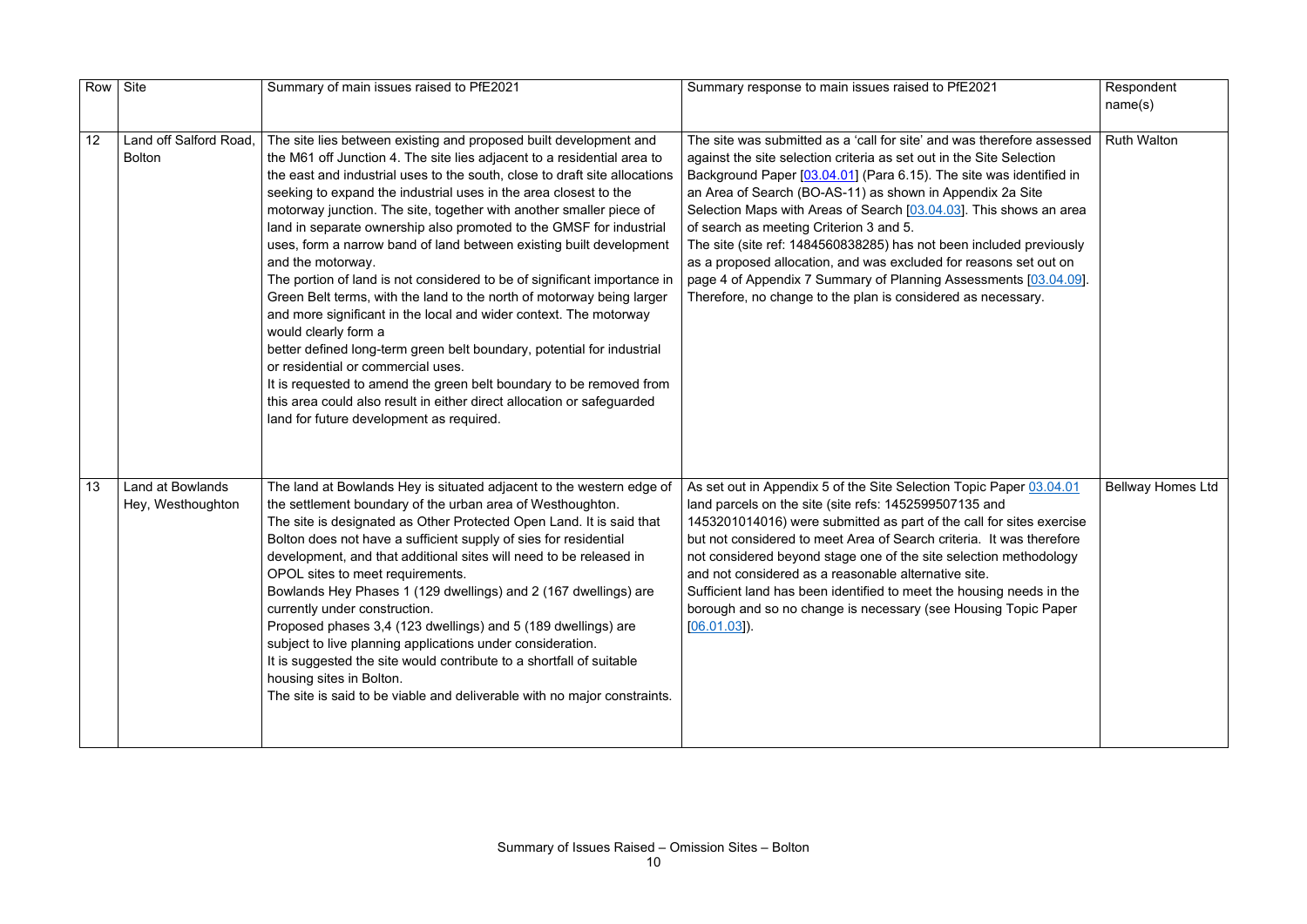| Row | Site                             | Summary of main issues raised to PfE2021                                                                                                                                                                                                                                                                                                                                                                                                                                                                                                                                                                                                                                                                                                                                                                                                                                                          | Summary response to main issues raised to PfE2021                                                                                                                                                                                                                                                                                                                                                                                                                                                                                                                                                                                                                                                                                                                                                                       | Respondent<br>name(s)                |
|-----|----------------------------------|---------------------------------------------------------------------------------------------------------------------------------------------------------------------------------------------------------------------------------------------------------------------------------------------------------------------------------------------------------------------------------------------------------------------------------------------------------------------------------------------------------------------------------------------------------------------------------------------------------------------------------------------------------------------------------------------------------------------------------------------------------------------------------------------------------------------------------------------------------------------------------------------------|-------------------------------------------------------------------------------------------------------------------------------------------------------------------------------------------------------------------------------------------------------------------------------------------------------------------------------------------------------------------------------------------------------------------------------------------------------------------------------------------------------------------------------------------------------------------------------------------------------------------------------------------------------------------------------------------------------------------------------------------------------------------------------------------------------------------------|--------------------------------------|
| 14  | Land at Meadow<br>Barn, Bradshaw | The site is in the Green Belt. The site extends to c.12.2 hectares and<br>currently comprises a residential dwelling known as Meadow Barn<br>and its surrounding fields to the north and east.<br>It is said that the proposed land supply in Bolton is insufficient to meet<br>requirements with an over reliance on brownfield sites which require<br>funding for development. As such there are exceptional<br>circumstances to alter the Green Belt boundary for housing<br>development.<br>A Green Belt assessment was submitted with the supporting<br>information. The site is said to be viable and deliverable.                                                                                                                                                                                                                                                                          | As set out in Appendix 5 of the Site Selection Topic Paper 03.04.01<br>this site (site ref: 1478793107212) was submitted as part of the call<br>for sites exercise but was not considered to meet Area of Search<br>criteria. It was therefore not considered beyond stage one of the site<br>selection methodology and not considered as a reasonable<br>alternative site.<br>Sufficient land has been identified to meet the housing needs in the<br>borough and so no change is necessary (see Housing Topic Paper<br>$[06.01.03]$ .                                                                                                                                                                                                                                                                                 | Oltec Group Ltd                      |
| 15  | Land north of<br>Westhoughton    | Objection to extend the Green Belt over land at Ditchers Farm,<br>Westhoughton, Bolton. Parcel GBA01 is currently designated as<br>Other Protected Open Land, outside the Green Belt boundary.<br>It is said that the justification of adding parcel GBA01 to the Green<br>Belt in respect of the five requirements is limited and does not<br>demonstrate exceptional circumstances.<br>In terms of the merits of the site it is stated that there are no material<br>issues to prevent sustainable development of the site, which is<br>adjacent to a housing development currently under construction. The<br>site is said to be within 800m of Westhoughton train station, and<br>within walking distance of bus stops and would meet PfE objectives 2<br>and 5. It is requested that the GBA01 be deleted and the land<br>considered for residential development during the PfE plan period. | As set out in Appendix 5 of the Site Selection Topic Paper 03.04.01<br>this site (site ref: 1452277829303) was submitted as part of the call<br>for sites exercise but was not considered to meet Area of Search<br>criteria. It was therefore not considered beyond stage one of the site<br>selection methodology and not considered as a reasonable<br>alternative site.<br>The justification for this Green Belt addition is provided in Appendix 3,<br>page 3 of the Green Belt Topic Paper [07.01.25] and the evidence<br>base in the Stage 2 GM Green Belt Study - Contribution Assessment<br>of proposed 2020 GMSF Green Belt Additions [07.01.11].<br>Sufficient land has been identified to meet the housing needs in the<br>borough and so no change is necessary (see Housing Topic Paper<br>$[06.01.03]$ . | <b>Hollins Strategic</b><br>Land LLP |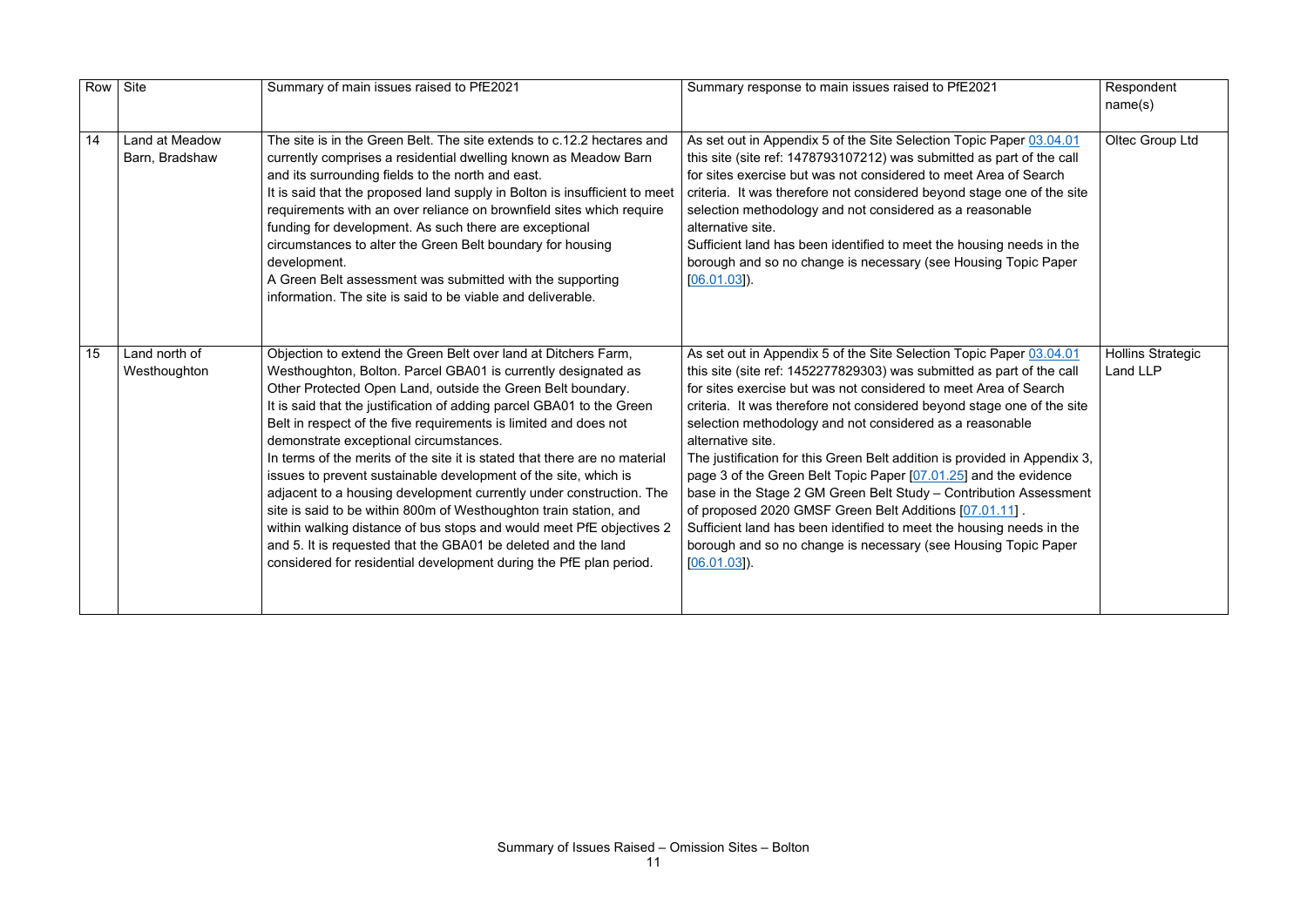| Row | Site                                              | Summary of main issues raised to PfE2021                                                                                                                                                                                                                                                                                                                                                                                                                                                                                                                                                                                                                                                                          | Summary response to main issues raised to PfE2021                                                                                                                                                                                                                                                                                                                                                                                                                                                                                                                                                                                         | Respondent<br>name(s)                       |
|-----|---------------------------------------------------|-------------------------------------------------------------------------------------------------------------------------------------------------------------------------------------------------------------------------------------------------------------------------------------------------------------------------------------------------------------------------------------------------------------------------------------------------------------------------------------------------------------------------------------------------------------------------------------------------------------------------------------------------------------------------------------------------------------------|-------------------------------------------------------------------------------------------------------------------------------------------------------------------------------------------------------------------------------------------------------------------------------------------------------------------------------------------------------------------------------------------------------------------------------------------------------------------------------------------------------------------------------------------------------------------------------------------------------------------------------------------|---------------------------------------------|
| 16  | North East of Bolton,<br>behind St Helens<br>Road | An alternative site is proposed, at a very large area of old and semi-<br>derelict mills to the north east of Bolton behind St. Helens Road on<br>the outskirts of the town centre and on into Great Lever. It is said this<br>is historically an industrial area and would provide a lot of jobs if the<br>land was re-used for modern industrial units. Landscaped, it would<br>greatly improve this deprived area and would provide many much<br>needed jobs there.                                                                                                                                                                                                                                            | The omission site is proposed as an alternative development to<br>allocation JPA 6: West of Wingates / M61 Junction 6.<br>While there is no map submitted and therefore it is difficult to fully<br>assess the proposed site, it is considered that the employment land<br>and locations for development are supported by evidence and<br>sufficient employment land has been identified in Bolton and the PfE.<br>The details of the employment land needs and supply can be found in<br>the Employment Topic Paper [05.01.04] and justification for JPA6 in<br>the West of Wingates M61 Junction 6 Allocation Topic paper<br>[10.02.07] | Dorothy Heavey;<br>Mrs D Roscoe             |
| 17  | Chew Moor Lane,<br>Westhoughton                   | The site is located on the north-eastern edge of Westhoughton,<br>adjacent to Chew Moor Lane to the west, Bolton Road to the south<br>and Lostock Sports Club and the M61 to the north. It is located<br>approx. 1.5km north-east of Westhoughton town centre and 5.5km<br>south-west of Bolton City Centre. The site is allocated as Green Belt.<br>It comprises two field parcels separated by a farm access<br>track equating to 9.4ha. The site could accommodate up to 265<br>dwellings. It is stated that the release of Green Belt land is required in<br>Bolton due to under delivery of housing and over-reliance on<br>brownfield sites. The site is said to be suitable and viable for<br>development. | As set out in Appendix 5 of the Site Selection Topic Paper 03.04.01<br>this site (site ref: 1452589500250) was submitted as part of the call<br>for sites exercise but was not considered to meet Area of Search<br>criteria. It was therefore not considered beyond stage one of the site<br>selection methodology and not considered as a reasonable<br>alternative site.<br>Sufficient land has been identified to meet the housing needs in the<br>borough and so no change is necessary (see Housing Topic Paper<br>$[06.01.03]$ .                                                                                                   | <b>Persimmon Homes</b><br><b>North West</b> |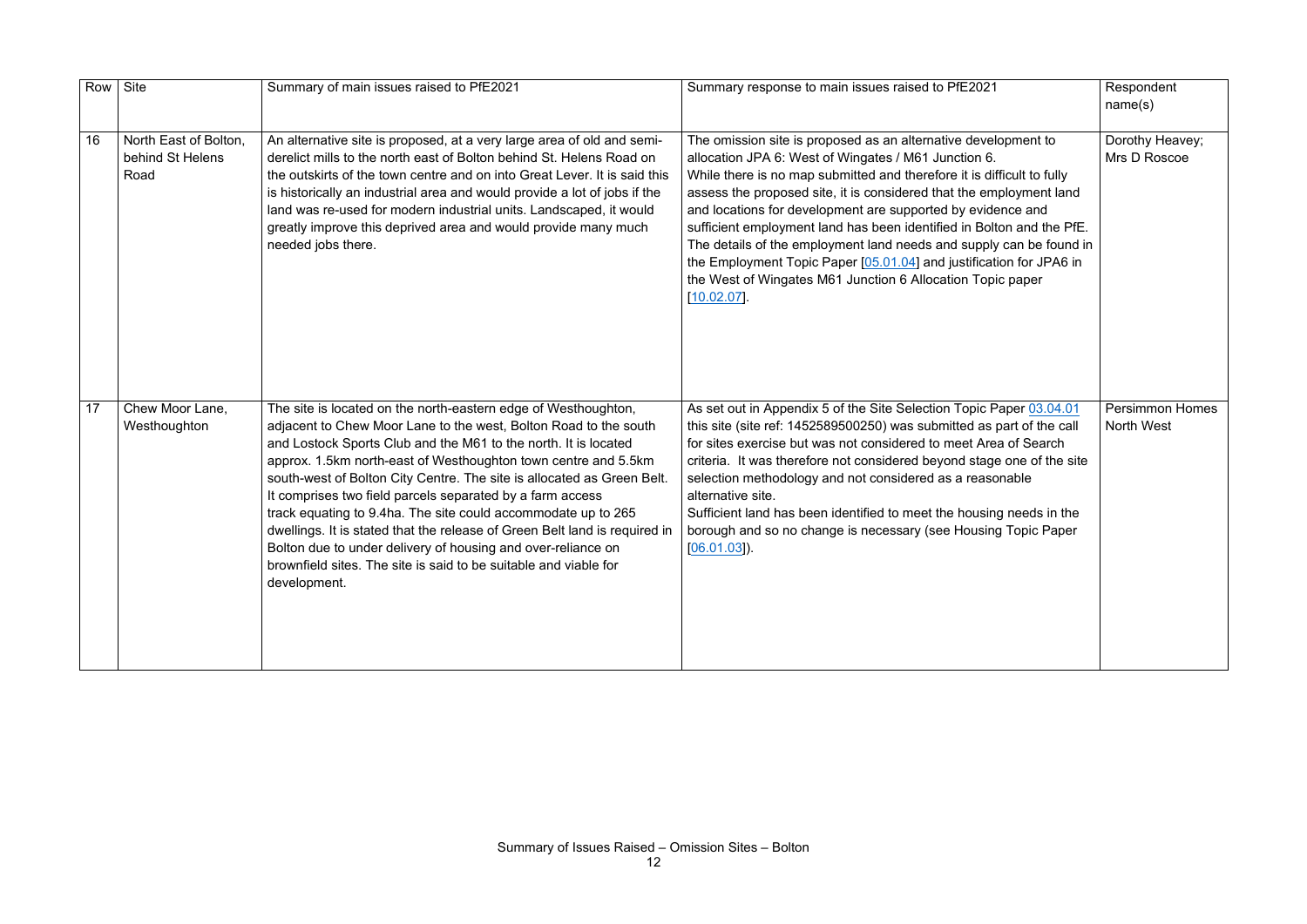| Row | Site                         | Summary of main issues raised to PfE2021                                                                                                                                                                                                                                                                                                                                                                                                                                                                                                                                                                                                                                                                                                                                                                                                                                                                                                                                                                               | Summary response to main issues raised to PfE2021                                                                                                                                                                                                                                                                                                                                                                                                                                                                                                                                                                                                                                                                                                                                                                                  | Respondent<br>name(s) |
|-----|------------------------------|------------------------------------------------------------------------------------------------------------------------------------------------------------------------------------------------------------------------------------------------------------------------------------------------------------------------------------------------------------------------------------------------------------------------------------------------------------------------------------------------------------------------------------------------------------------------------------------------------------------------------------------------------------------------------------------------------------------------------------------------------------------------------------------------------------------------------------------------------------------------------------------------------------------------------------------------------------------------------------------------------------------------|------------------------------------------------------------------------------------------------------------------------------------------------------------------------------------------------------------------------------------------------------------------------------------------------------------------------------------------------------------------------------------------------------------------------------------------------------------------------------------------------------------------------------------------------------------------------------------------------------------------------------------------------------------------------------------------------------------------------------------------------------------------------------------------------------------------------------------|-----------------------|
| 18  | <b>Land off Dixon Street</b> | Site located to the north of Westhoughton. Forms part of a small<br>wedge of open land with development along the A6 to the south and<br>east and the M61 to the north. The is not currently within designated<br>Green Belt, although is Other Protected Open Land under policy<br>CG6AP of Bolton's Allocations Plan. The land off Dixon Street covers<br>approximately 0.95 hectares and is used for grazing horses.<br>A Green Belt assessment was submitted with the representation<br>which concluded the contribution of the site to the purposes of the<br>Green Belt to be 'very weak'. It is considered that the requirement that<br>'exceptional circumstances are fully evidenced and justified" has not<br>been met and the PfE has failed to demonstrate that these areas of<br>land are required in order to achieve the Green Belt objectives. Ask<br>that the land not be included in the PfE as a Green Belt addition but a<br>housing allocation instead to meet Bolton's housing supply shortages. | As set out in Appendix 5 of the Site Selection Topic Paper 03.04.01<br>this site (site ref: 1452277829303) was submitted as part of the call<br>for sites exercise but was not considered to meet Area of Search<br>criteria. It was therefore not considered beyond stage one of the site<br>selection methodology and not considered as a reasonable<br>alternative site.<br>The justification for this Green Belt addition is provided in Appendix 3,<br>page 3 of the Green Belt Topic Paper [07.01.25] and the evidence<br>base in the Stage 2 GM Green Belt Study - Contribution Assessment<br>of proposed 2020 GMSF Green Belt Additions [07.01.11].<br>In addition, sufficient land has been identified to meet the housing<br>needs in the borough and so no change is necessary (see Housing<br>Topic Paper [06.01.03]). | Mr Francis Lee        |
| 19  | Land off Slack Lane          | Site located to the north of Westhoughton. Forms part of a small<br>wedge of open land with development along the A6 to the south and<br>east and the M61 to the north. The is not currently within designated<br>Green Belt, although is Other Protected Open Land under policy<br>CG6AP of Bolton's Allocations Plan.<br>A Green Belt assessment was submitted with the representation<br>which concluded the contribution of the site to the purposes of the<br>Green Belt to be 'very weak'. It is considered that the requirement that<br>'exceptional circumstances are fully evidenced and justified" has not<br>been met and the PfE has failed to demonstrate that these areas of<br>land are required in order to achieve the Green Belt objectives. Ask<br>that the land not be included in the PfE as a Green Belt addition but a<br>housing allocation instead to meet Bolton's housing supply shortages.                                                                                                 | As set out in Appendix 5 of the Site Selection Topic Paper 03.04.01<br>this site (site ref: 1452277829303) was submitted as part of the call<br>for sites exercise but was not considered to meet Area of Search<br>criteria. It was therefore not considered beyond stage one of the site<br>selection methodology and not considered as a reasonable<br>alternative site.<br>The justification for this Green Belt addition is provided in Appendix 3,<br>page 3 of the Green Belt Topic Paper [07.01.25] and the evidence<br>base in the Stage 2 GM Green Belt Study - Contribution Assessment<br>of proposed 2020 GMSF Green Belt Additions [07.01.11]<br>In addition, sufficient land has been identified to meet the housing<br>needs in the borough and so no change is necessary (see Housing<br>Topic Paper [06.01.03]).  | Mr Francis Lee        |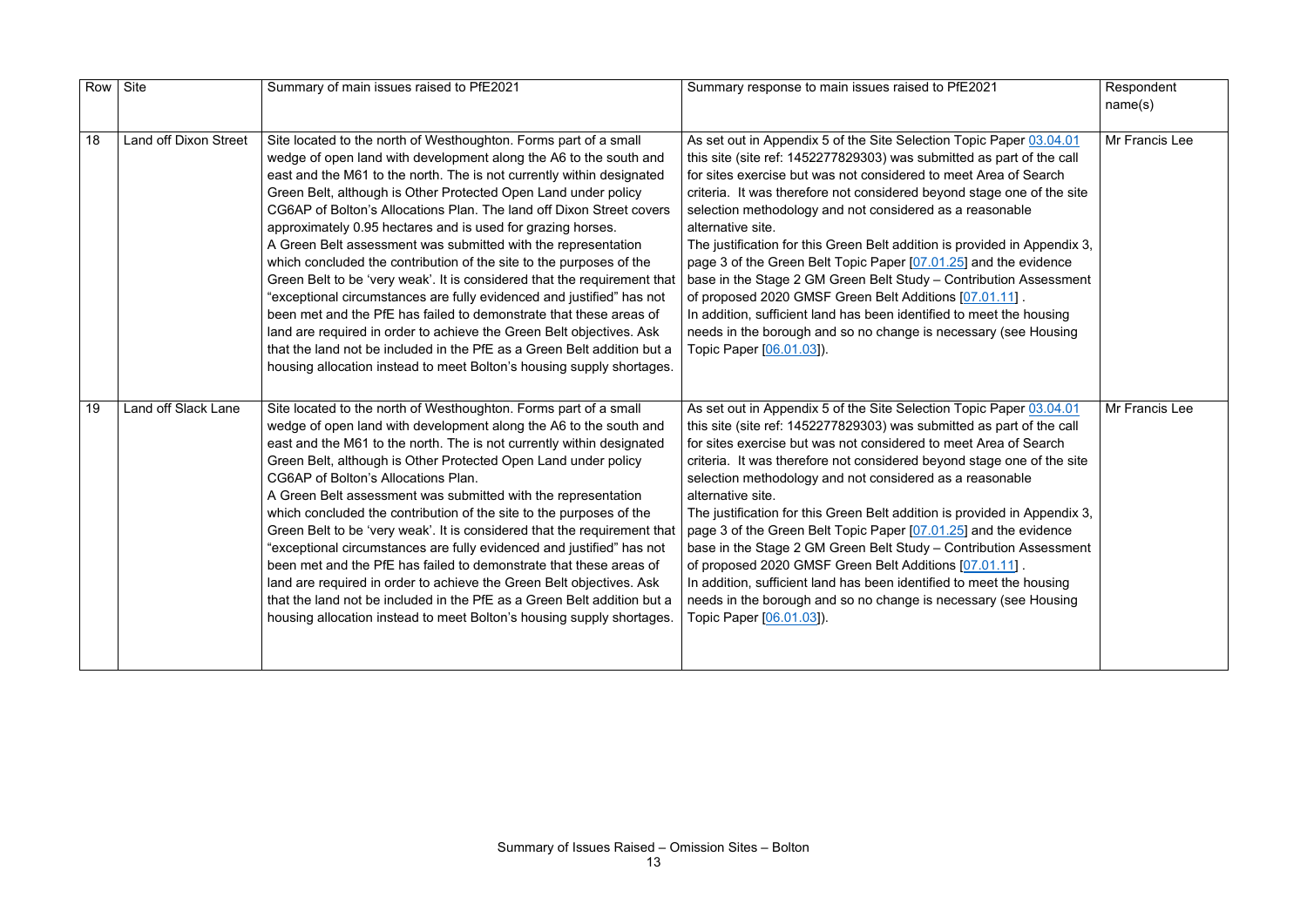| Row | Site                                                                   | Summary of main issues raised to PfE2021                                                                                                                                                                                                                                                                                                                                                                                                                                                                                                                                                                                                                                                                                                                                                                                                                                                                                                                                                                         | Summary response to main issues raised to PfE2021                                                                                                                                                                                                                                                                                                                                                                                                                                                                                                                                                                                                                                                                                                                                                                                               | Respondent<br>name(s)                    |
|-----|------------------------------------------------------------------------|------------------------------------------------------------------------------------------------------------------------------------------------------------------------------------------------------------------------------------------------------------------------------------------------------------------------------------------------------------------------------------------------------------------------------------------------------------------------------------------------------------------------------------------------------------------------------------------------------------------------------------------------------------------------------------------------------------------------------------------------------------------------------------------------------------------------------------------------------------------------------------------------------------------------------------------------------------------------------------------------------------------|-------------------------------------------------------------------------------------------------------------------------------------------------------------------------------------------------------------------------------------------------------------------------------------------------------------------------------------------------------------------------------------------------------------------------------------------------------------------------------------------------------------------------------------------------------------------------------------------------------------------------------------------------------------------------------------------------------------------------------------------------------------------------------------------------------------------------------------------------|------------------------------------------|
| 20  | Former Bolton Open<br>Golf Course,<br>Longsight Lane,<br><b>Bolton</b> | The site at the Former Bolton Open Golf Course comprises the car<br>park of the former golf course, the driving range and nearby fairways<br>and greens, which extends to 9.6ha. The site is in the Green Belt. The<br>site could deliver up to 300 family homes.<br>There are concerns that the Draft PfE will fail to meet the full housing<br>needs of the City Region over the Plan Period, particularly in Bolton.<br>The submission contains a Green Belt assessment of the site which<br>concluded that the site makes a weak/moderate contribution to five<br>purposes of the Green Belt. As such the assessment alongside the<br>exceptional circumstances that exist in order to meet housing needs<br>in Bolton justifies the site's identification as a residential allocation in<br>PfE. The site is said to be deliverable.                                                                                                                                                                        | The wider site for the Former Bolton Open Golf Course was<br>submitted as a 'call for site' and was therefore assessed against the<br>site selection criteria as set out in the Site Selection Background<br>Paper [03.04.01] (Para 6.15). The site was identified in an Area of<br>Search (BO-AS-7) as shown in Appendix 2a Site Selection Maps with<br>Areas of Search [03.04.03]. This shows an area of search as meeting<br>Criterion 1 and 5.<br>The site (site ref: 1453806402439) has not been included previously<br>as a proposed allocation, and was excluded for reasons set out on<br>page 7 of Appendix 7 Summary of Planning Assessments [03.04.09].<br>While the latest submission does not include the whole site boundary<br>the reasons are still applicable. Therefore, no change to the plan is<br>considered as necessary. | <b>Redrow Homes</b>                      |
| 21  | Land at Chorley Old<br>Road, Bolton                                    | 3.4ha site with proposed capacity of 85 dwellings. Comprises two<br>pieces of agricultural land in the Green Belt south of Chorley Old<br>Road, to the north west edge of Bolton's built up area.<br>Concerns over PfE approach to lowering the district housing target<br>and focusing development in urban areas.<br>The lower field adjacent to the A58 is a natural infill site rounding of<br>the existing settlement limit. The northern parcel of land is an<br>extension of the residential road of Delph Hill Close but would not<br>extend past the current dwellings along Chorley Old Road. The site<br>would not impact on neighbouring towns merging. The area has little<br>special character of historic interest. The site is close to a number of<br>bus routes and 3km from nearest train station. There are several<br>potential points of access. There are no known technical constraints<br>(such as ecology, flood risk, drainage, ground and heritage), and the<br>site is deliverable. | As set out in Appendix 5 of the Site Selection Topic Paper 03.04.01<br>this site (site ref: 1047728244) was submitted as part of the call for<br>sites exercise but was not considered to meet Area of Search criteria.<br>It was therefore not considered beyond stage one of the site selection<br>methodology and not considered as a reasonable alternative site.<br>In addition, sufficient land has been identified to meet the housing<br>needs in the borough and so no change is necessary (see Housing<br>Topic Paper [06.01.03]).                                                                                                                                                                                                                                                                                                    | Crossway<br>Commercial<br><b>Estates</b> |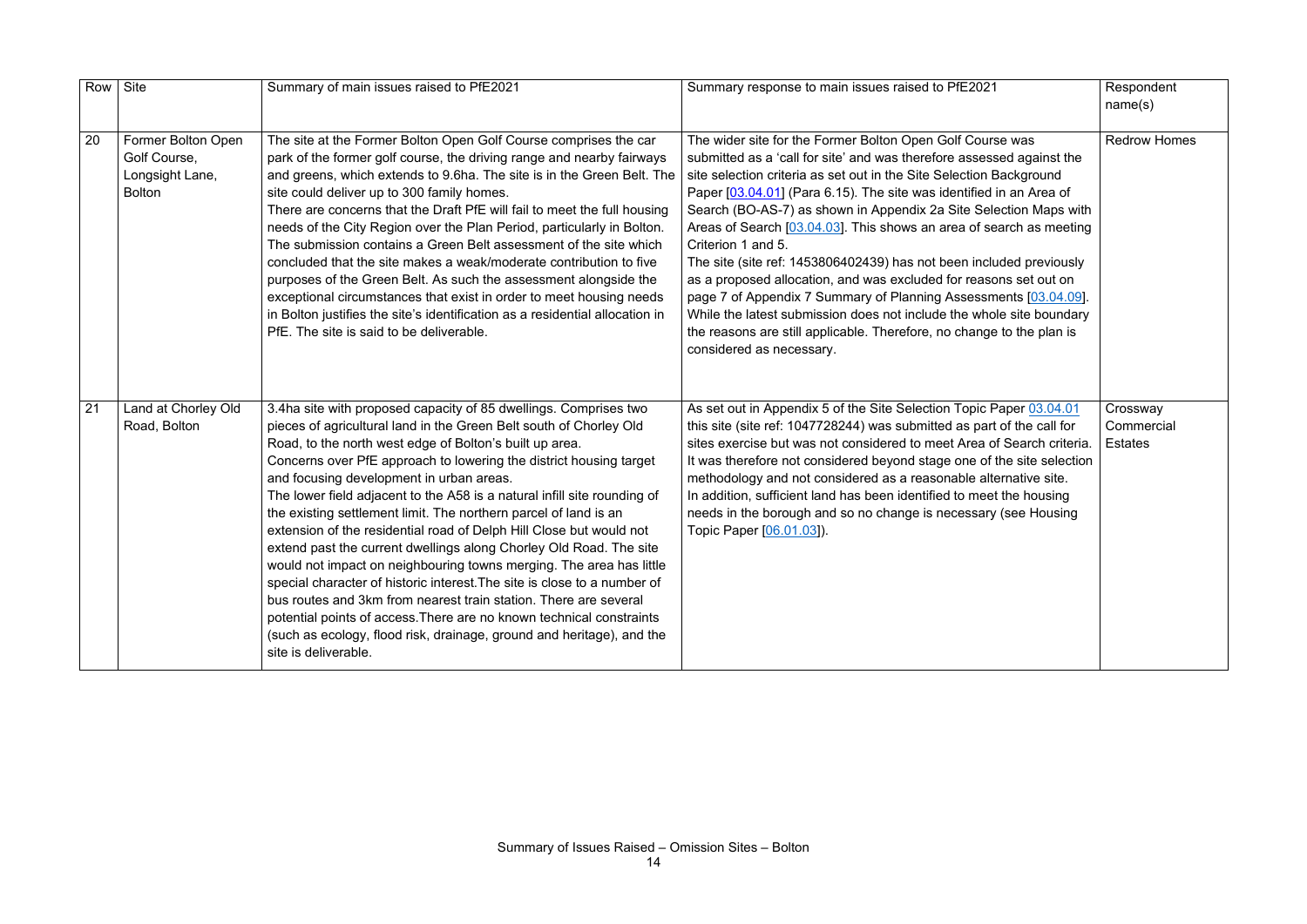| $\overline{21}$                                                                                                                               | Respondent<br>name(s)                    |
|-----------------------------------------------------------------------------------------------------------------------------------------------|------------------------------------------|
| Paper 03.04.01<br>art of the call for<br>of Search criteria.<br>f the site selection<br>Iternative site.<br>et the housing<br>ry (see Housing | Crossway<br>Commercial<br><b>Estates</b> |
| Paper 03.04.01<br>t of the call for<br>of Search criteria.<br>f the site selection<br>Iternative site.<br>et the housing<br>ry (see Housing   | Crossway<br>Commercial<br><b>Estates</b> |

| <b>Row</b> | Site                               | Summary of main issues raised to PfE2021                                                                                                                                                                                                                                                                                                                                                                                                                                                                                                                                                                                                                                                                                                                                                                                                                                                                                                          | Summary response to main issues raised to PfE2021                                                                                                                                                                                                                                                                                                                                                                                                                                                                                             | Respondent<br>name(s)                    |
|------------|------------------------------------|---------------------------------------------------------------------------------------------------------------------------------------------------------------------------------------------------------------------------------------------------------------------------------------------------------------------------------------------------------------------------------------------------------------------------------------------------------------------------------------------------------------------------------------------------------------------------------------------------------------------------------------------------------------------------------------------------------------------------------------------------------------------------------------------------------------------------------------------------------------------------------------------------------------------------------------------------|-----------------------------------------------------------------------------------------------------------------------------------------------------------------------------------------------------------------------------------------------------------------------------------------------------------------------------------------------------------------------------------------------------------------------------------------------------------------------------------------------------------------------------------------------|------------------------------------------|
| 22         | Land at Brookside<br>Road, Bolton  | Site lying to the East of Brookside Road, Bolton as a suitable site for<br>residential development with capacity to deliver circa 9 houses based<br>on a gross site area of 1.25 hectares. The site is in the Green Belt. It<br>is bounded by residential development to the west, commercial<br>development to the north-west, and further woodland part of<br>Bradshaw Brook to the east.<br>It is stated that the release of Green Belt land is required as<br>brownfield land is insufficient to meet development requirements. A<br>Green Belt assessment is submitted with the representation.<br>The site is said to be a poor performing Green Belt site in a<br>sustainable location. The site is said to be deliverable with no major<br>constraints.                                                                                                                                                                                   | As set out in Appendix 5 of the Site Selection Topic Paper 03.04.01<br>this site (site ref: 267186367-1) was submitted as part of the call for<br>sites exercise but was not considered to meet Area of Search criteria.<br>It was therefore not considered beyond stage one of the site selection<br>methodology and not considered as a reasonable alternative site.<br>In addition, sufficient land has been identified to meet the housing<br>needs in the borough and so no change is necessary (see Housing<br>Topic Paper [06.01.03]). | Crossway<br>Commercial<br><b>Estates</b> |
| 23         | Thicketford Road,<br><b>Bolton</b> | The 4.45 ha site comprises agricultural land in the Green Belt. The<br>site is situated on the northwest edge of Bolton. The parcel of land<br>lies directly adjacent to Firwood Works/ Firwood Industrial Estate with<br>agricultural land to the south and east. Residential development is<br>located to the west. The site is also located next to Bradshaw Brook,<br>to the east. The site is located on the edge of Bolton built up area,<br>approx. 3.3km from the centre of Bolton.<br>It is stated that the release of Green Belt land is required as<br>brownfield land is insufficient to meet development requirements.<br>A Green Belt assessment is submitted with the representation.<br>The site is said to be a poor performing Green Belt site in a<br>sustainable location. The site is said to be deliverable with no major<br>constraints, however it is noted the eastern half of the site is within<br>Flood Zone 2 and 3. | As set out in Appendix 5 of the Site Selection Topic Paper 03.04.01<br>this site (site ref: 541917762) was submitted as part of the call for<br>sites exercise but was not considered to meet Area of Search criteria.<br>It was therefore not considered beyond stage one of the site selection<br>methodology and not considered as a reasonable alternative site.<br>In addition, sufficient land has been identified to meet the housing<br>needs in the borough and so no change is necessary (see Housing<br>Topic Paper [06.01.03]).   | Crossway<br>Commercial<br><b>Estates</b> |